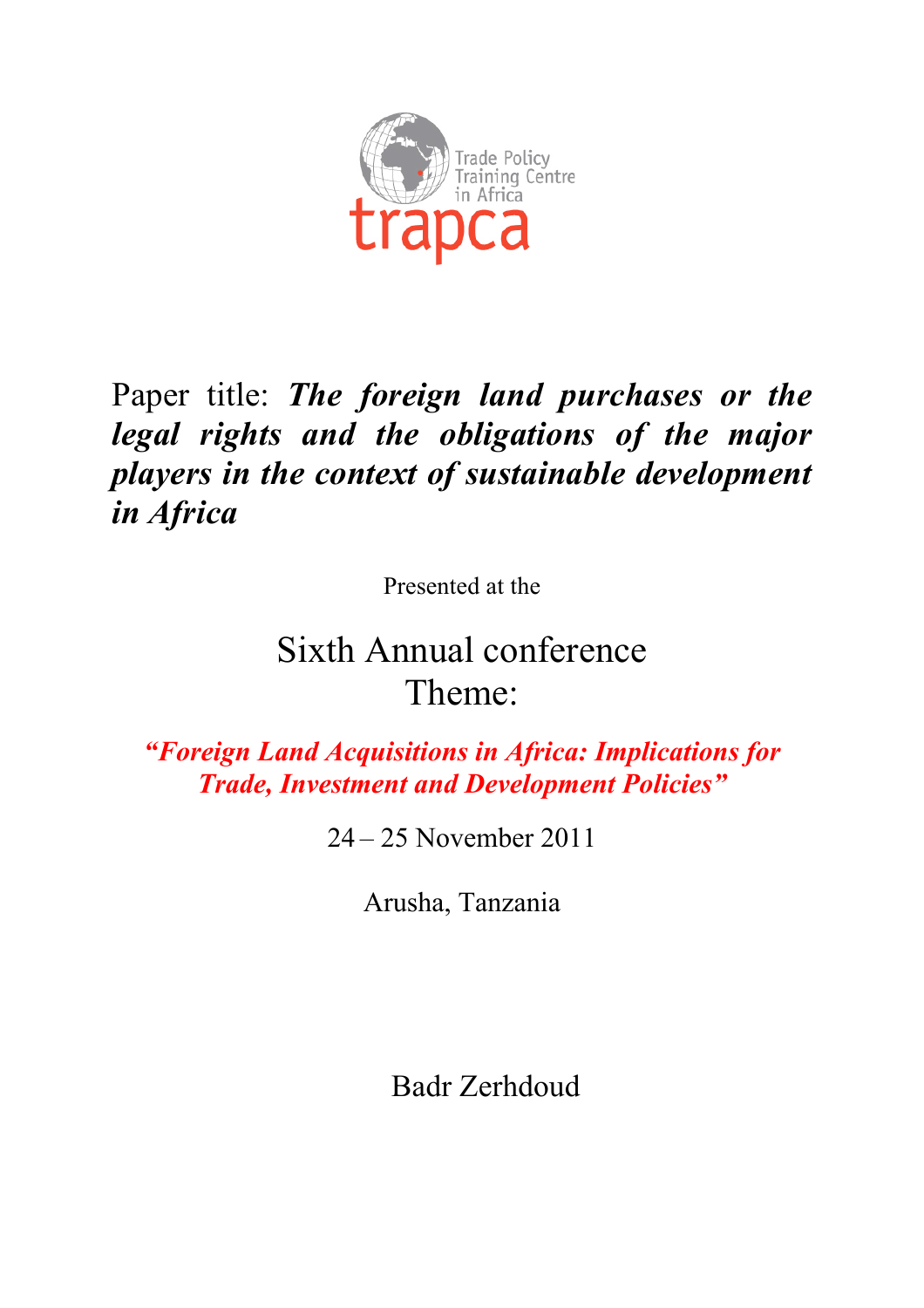The views contained within do not necessarily represent those of **trapca** or its partners.

"African ties to the land transcend economic and utilitarian considerations" (Chido Makunike)

The foreign land purchases (FLP) or the «Foreignization of land» can be portrayed as a logical component of globalization of the economy. Firstly, it reflects the liberalization and deregulation of land markets encouraged in the 80s and 90s by most States in the context of the Washington Consensus to attract FDI (foreign direct investment). Moreover, it results as well from the recent world financial crisis and the need to secure FDI in much less-risky investments such as lands, food commodities (acquisition of large lands to develop bio-fuels but also intensive agriculture like cereals) or metals in the world markets in connection with a strong demand for all those goods. On the other hand, sustainable development has been acknowledged as a principle of international law that can articulate with a certain sophistication perceived antagonist interests, namely the protection of the environment with the promotion of trade and investments, on the basis of the mutual supportiveness theory<sup>1</sup>. With regard to sustainable development, the 1987 Brundtland Report gave a holistic definition: «Sustainable development seeks to meet the needs and aspirations of the present without compromising the ability to meet those of the future»<sup>2</sup>. From this definition intrinsically supporting the integration of both environmental policies and development strategies, one may easily conclude to a potential harm caused by the massive FLP to the developing countries insofar as the necessity to ensure the respective production and conservation processes and allowing all the sections of the current and the future population to have access to food is not met. Just as the Brundtland report represented a new approach to international development in its time<sup>3</sup>, there is by now a need to reconcile FLP to all branches of international law (environment law, human rights and investment law) that encompasses the principle of sustainable development.

The very first part of my paper will tackle the increase of the risks linked with the FLP phenomenon such as the food security considerations coupled with the "financiarization" of the agricultural commodities. Thus, the efforts deployed by the international organisations (FAO, IFAD) to identify and regulate this practise will be considered. The second and the third sections of this paper will instead address the legal rights and obligations of both players: States and investors (private corporations, investment and pension funds, sovereign wealth funds). In this respect, it will support the idea of a new deal preserving more the interests of States and the respect of investors' rights. The suggested components for a new deal include for instance the insertion of clauses on exceptions (such as national defence or public order

<sup>&</sup>lt;sup>1</sup> Riccardo Pavoni, « Mutual Supportiveness as a Principle of Interpretation and Law-Making: A Watershed for the 'WTO-and-Competing-Regimes' Debate? ", The European Journal of International Law Vol. 21 (3),  $(2010)649-679$ 

<sup>&</sup>lt;sup>2</sup> World Commission on Environment and Development, Our Common Future,  $A/42/427$ , at 43

<sup>&</sup>lt;sup>3</sup> The Brundtland Report also stated that « the essential needs of vast numbers of people in developing countries for food, clothing, shelter, jobs - are not being met, and beyond their basic needs these people have legitimate aspirations for an improved quality of life ».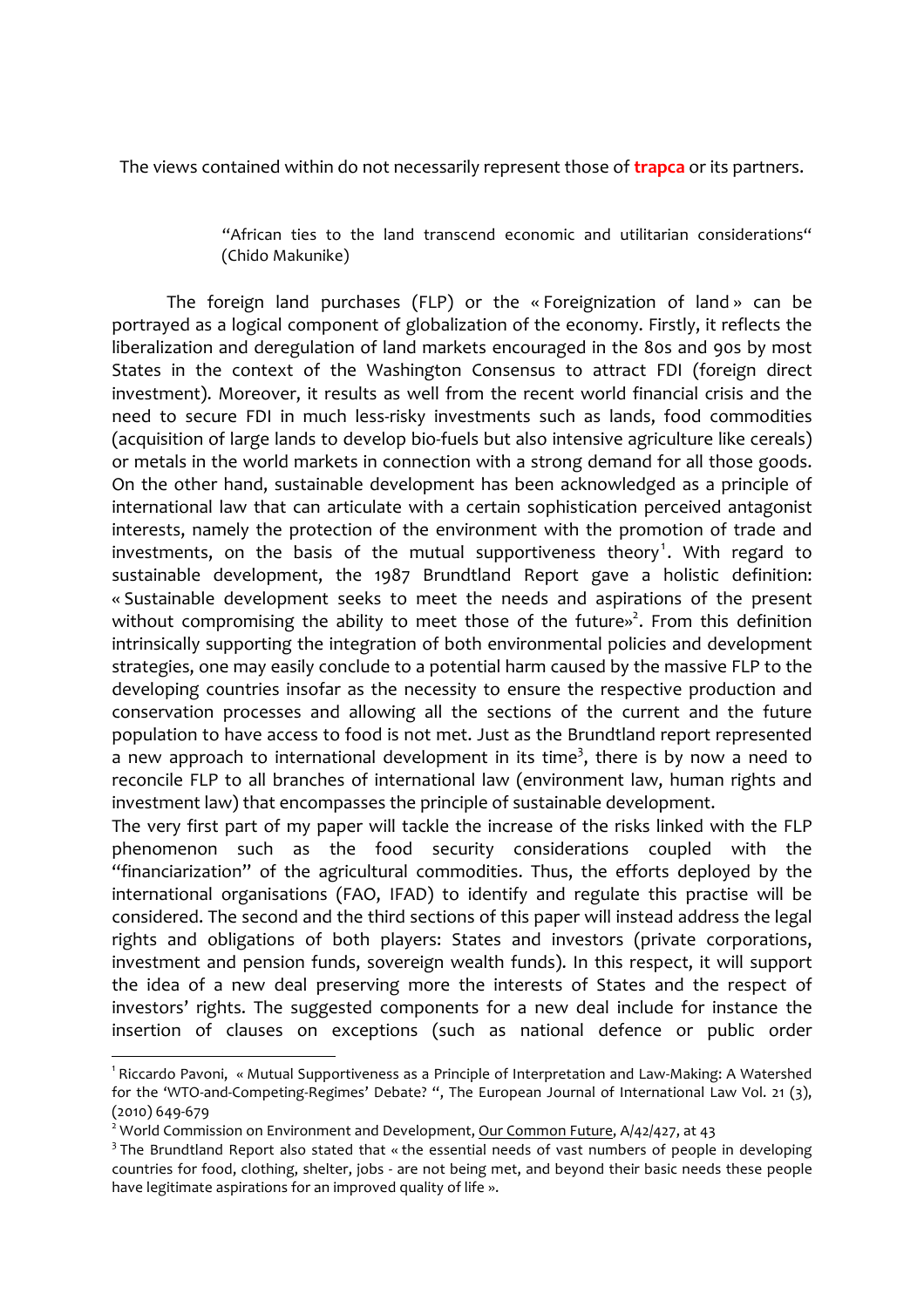considerations) and a strengthened cooperation with existing international organizations (FAO, IFAD, UNCTAD, World Bank).

1) The subsequent risks generated by the foreign land purchases

Several factors can justify the development of the foreign land purchases in the last couple of years. A major driver is food security for wealthy and emerging economies with scarce arable lands which peaked during the food price hikes of 2007 and 2008, followed as well by the biofuels boom. These new investments include business opportunities and industrial demand for agricultural commodities, coupled with expectations of rising food prices and land values, but also a potential transfer of technology, know-how, infrastructure that could finally lead to an economic development in rural areas of these countries<sup>4</sup>. As such, the significance of this development associated to the different risks will be addressed below in the light of an ironical assertion made in 2009 by the British newsmagazine the Economist: "Yet while governments celebrate these investments, the rest of the world might reasonably ask why, if the deals are so good, one of the biggest of them helped cause the overthrow of the government that signed it»<sup>5</sup>.

1.1) The significant rise of the foreign land purchases

According to UNCTAD, the total flows went from less than USD 1 billion per annum between 1989 and 1991 but in 2007, FDI to sub-Saharan Africa amounted to over US\$ 30 billion, a new record level - up from the records of about US\$ 22 billion in 2006 and US\$ 17 billion in 2005.<sup>6</sup>. The connection between the significant development of FDI in the region and the land deals phenomenon is confirmed by a report of the UN Special Rapporteur on food security listing the main target countries in Africa as Cameroon, Ethiopia, the Democratic Republic of Congo, Madagascar, Mali, Somalia, Sudan, Tanzania and Zambia<sup>7</sup>. In this context, it is not surprising that the share of agriculture in the foreign direct investment (FDI), led by various players such as sovereign wealth funds<sup>8</sup>, States<sup>9</sup>, transnational corporations, investment and pension funds<sup>10</sup> or individuals, may by now reach a relevant proportion in some African countries endowed with a strong agricultural sector<sup>11</sup>. Therefore, the African continent offers a less restrictive framework:

<sup>&</sup>lt;sup>4</sup> " 'Land grabs' in Africa: can the deals work for development? ", IIED Briefing, September 2009, at: , at 2

<sup>&</sup>lt;sup>5</sup> "Cornering foreign fields ", The Economist,  $(21)$ May  $2009$ ), available at: http://www.economist.com/node/13697274

 $6$  United Nations Conference on Trade and Development, World Investment Report 2009, (July 2009) at 111 <sup>7</sup> "Large-scale land acquisitions and leases: A set of minimum principles and measures to address the human rights challenge", Report of the Special Rapporteur on the right to food, Addendum, A/HRC/13/33/Add.2, (28 December 2009), at 5-6

<sup>&</sup>lt;sup>8</sup> In simple terms, SWF are large pools of assets and investment funds owned and managed (directly or indirectly) by governments. It is estimated that SWF have \$3 trillion under management in 2010.

<sup>&</sup>lt;sup>9</sup> The foreign land acquisitions deal is the latest practise of wealthy countries and companies trying to secure food supplies from the developing world. See "Qatar looks to grow food in Kenya", The Guardian, (Tuesday 2 December 2008), available at: http://www.guardian.co.uk/environment/2008/dec/02/land-forfood-qatar-kenya

<sup>&</sup>lt;sup>10</sup> The New York-based investment fund Jarch Capital has leased between 998,000 and 2.47 million acres in southern Sudan from the warlord Paulino Matip. See "Food and Water Drive African Land Grab", (29 April 2010), available at: http://thenaturaleye.wordpress.com/2011/01/30/africa-land-grab/

<sup>&</sup>lt;sup>11</sup> The FDI going to the agricultural sector is between 6% and 9% for countries like Tanzania, Mozambique or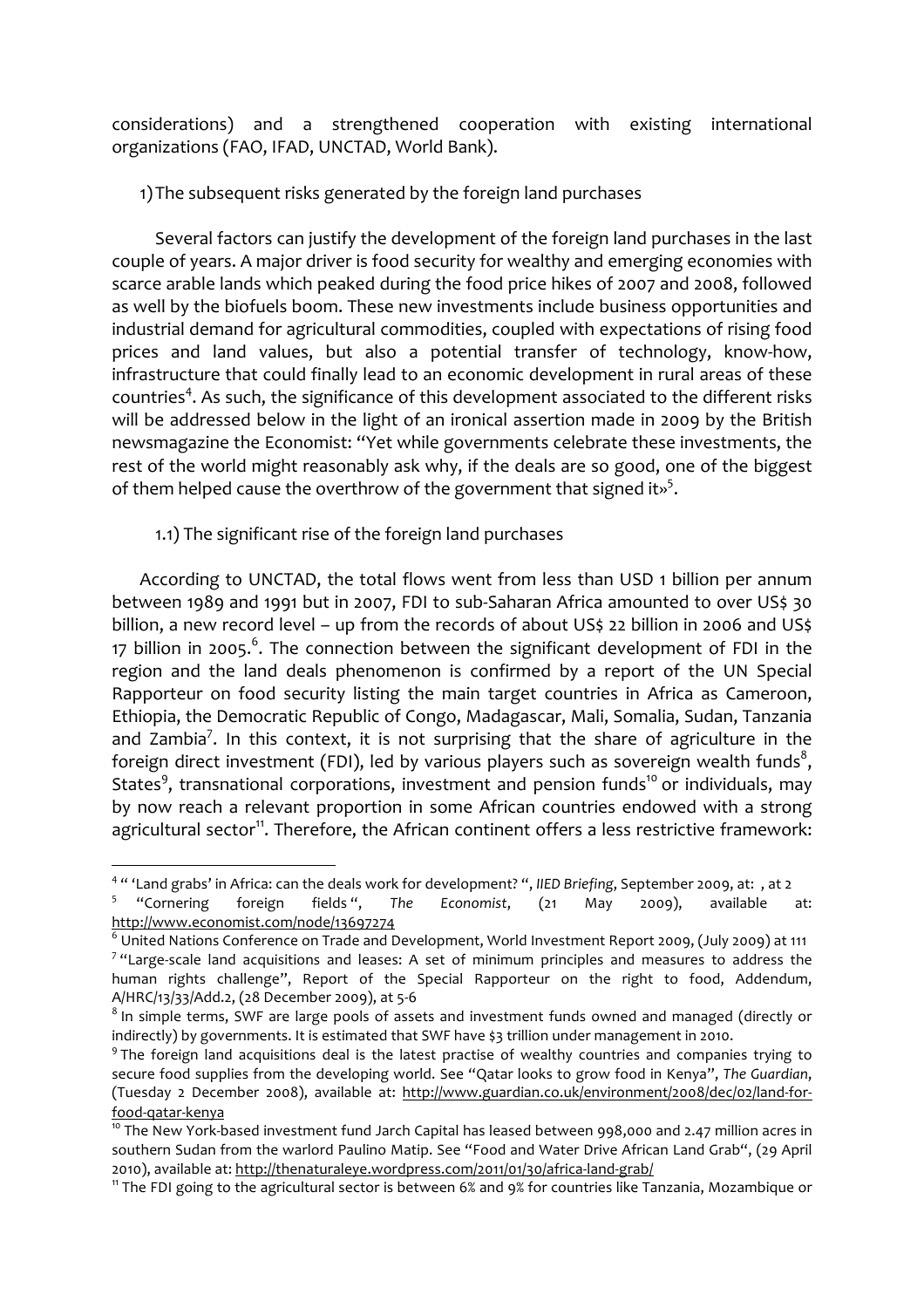contrary to Asian and Latin American countries that restricted foreign investment in the production of food crops, African countries chose instead to actively encourage foreign private investors participation in the sector, including the staple food crops<sup>12</sup>. Furthermore, the FAO estimates that from 2007 to 2010, 20 millions of hectares have been acquired by foreign interests in Africa, even though the proportion of land under foreign control remains a relatively small proportion of total land areas<sup>13</sup>.

Land leases instead of purchases predominate in Africa, with various durations ranging from short-term to 99 years<sup>14</sup>. In fact, the foreign land purchases expression should be mitigated and be replaced in the context of Africa by the more accurate legal notion of land leases. Land leases are both preferred by both governments and investors owing to the fact that the first category of actors is bound by the legal framework of some States that prohibit or restrict the sale of lands to private individuals or corporations<sup>15</sup> and to foreigners<sup>16</sup>, whereas the latter category is stimulated owing to several factors<sup>17</sup>: limitation of the overall costs of the first investments, the cash-flow immobilisation and ultimately the risks of social unrest linked to the symbol of a land surrender by the most nationalist portion of the population. This is even exacerbated especially if we identify what is intrinsically to the land such as housing, agriculture or access to natural resources.

At this time, the major challenge Africa is or will face is remarkably portrayed by the point that many land deals seem to have been settled between the investor and the host State without taking into account whether investment benefits would be beneficial or not to the local population. It is done is such a way that experts and international organizations

!!!!!!!!!!!!!!!!!!!!!!!!!!!!!!!!!!!!!!!!!!!!!!!!!!!!!!!!!!!!!!!!!!!!!!!!!!!!!!!!!!!!!!!!!!!!!!!!!!!!!!!!!!!!!!!!!!!!!!!!!!!!!!!!!!!!!!!!!!!!!!!!!!!!!!!!!!!!!!!!!!!!!!!!!!!

Ethiopia.

 $12$  United Nations Conference on Trade and Development (UNCTAD), World Investment Report 2009, Geneva, (July 2009), at 98; E.Aryeetey, " African Land Grabbing: Whose Interests Are Served? ", Brookings, June 25, 2010, available at: http://www.brookings.edu/articles/2010/0625\_africa\_land\_aryeetey.aspx

 $13$  "Land grabbing in Kenya and Mozambique: A report on two research missions and a human rights analysis of land grabbing" (2010) at 2, available in: www.rtfn-watch.org/.../Land\_grabbing\_in\_Kenya  $14$  *Ibid* 

<sup>&</sup>lt;sup>15</sup> L.Cotula, S.Vermeulen, R.Leonard and J.Keeley, "Land grab or development opportunity? Agricultural investment and international land deals in Africa", IIED/FAO/IFAD, London/Rome, (2009) at 74, available in: www.ifad.org/pub/land/land\_grab.pdf

<sup>&</sup>quot;In several African countries, land is nationalised or otherwise mainly controlled by the state. For instance, land is nationalised in Ethiopia (under Proclamation No. 31 of 1975 and the 1995 Constitution), Mozambique (at independence in 1975, and more recently under the 1990 Constitution and the Land Act 1997) and Tanzania (after independence and more recently under the Land Act 1999 and the Village Land Act 1999). In these cases, outright purchases are outlawed although some African countries have introduced private ownership where this was previously ruled out (e.g. Burkina Faso in the 1990s), or enabled transfers of "underdeveloped" state lands even if radical title ultimately remains vested with the state (e.g. in Tanzania, under article 6 of the Land (Amendment) Act 2004). Other countries do allow private land ownership, which may be acquired through land registration procedures (in Kenya, Madagascar and Mali, for example). In Ghana, part of the land is owned by the state but most of it belongs to private entities such as customary chiefdoms, extended families and individuals".

 $16$  Ibid. Specific restrictions on the acquisition of certain land rights by foreigners exist. In some countries, they face considerable restrictions on land ownership (in Ghana, under the article 266 of the 1992 Constitution) and on resource use (for example, in Tanzania foreigners may acquire land rights only for the purpose of an investment project under the Tanzania Investment).

 $17$  P.Burrod, "Appropriations Foncières: Après l'Affaire Daewoo, que se passe-t-il à Madagascar? ", (June 2011), at 4, available in: http://www.ceri-sciences-po.org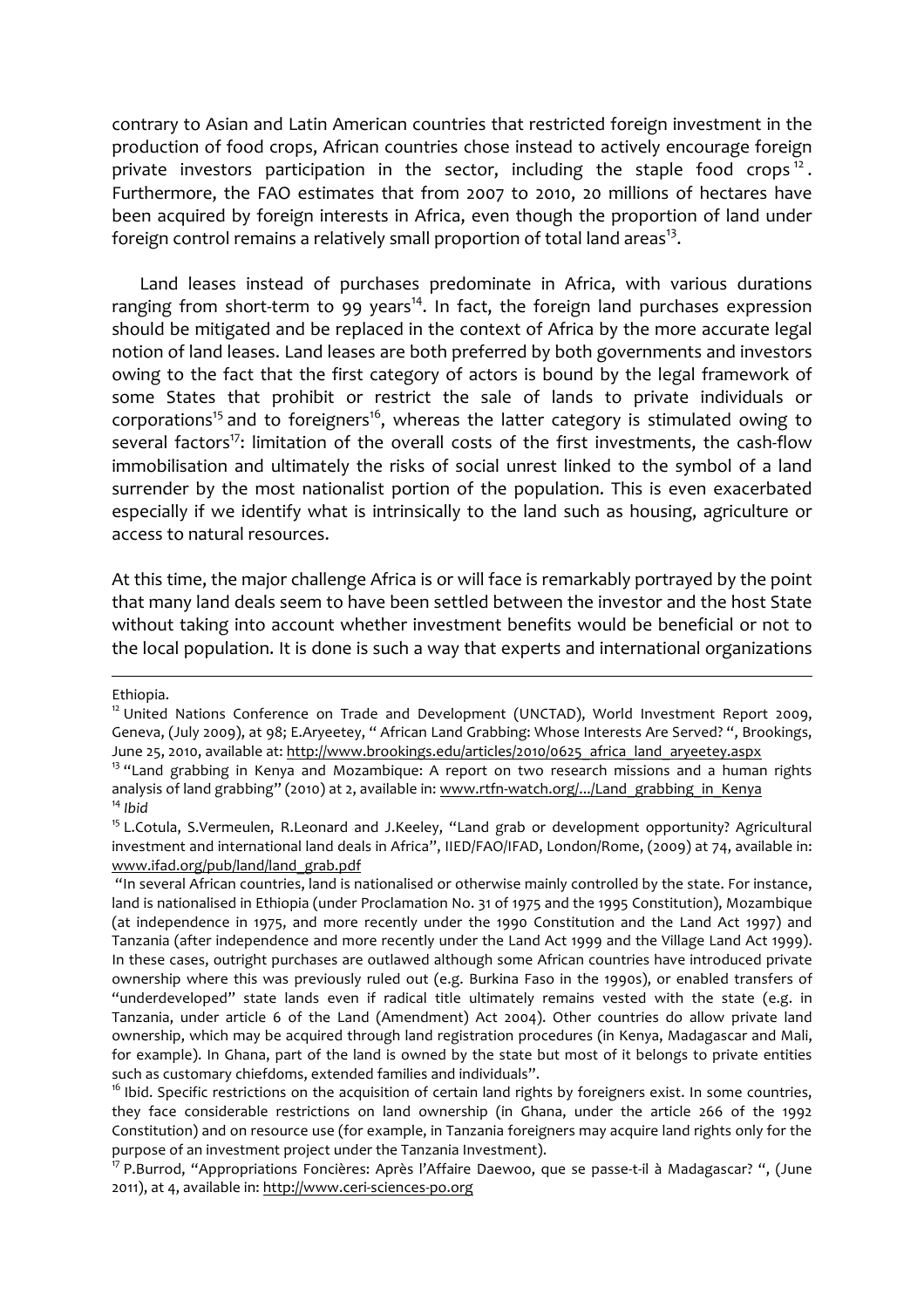refer to the concept of "land grabbing"<sup>18</sup>. A potential definition given to this phenomenon is the "large-scale acquisition of land or land-related rights and resources by a corporate, non-profit or public buyer for the purposes of resource extraction geared towards external consumers" (whether external simply means off-site or foreign)<sup>19</sup>. Extraction and alienation are essential to this definition rather than the type of capital invested, the intended market or the act of commodification/privatization per se. This challenge calls for the identification of the main sources of risks in the land leases that will be listed and assessed.

## 1.2) The food security consideration

Land deals could potentially have a direct effect on the food security of the local population of the host State where the investment ends up if, for instance, most of the food produced in the targeted land is finally exported to the home state of the investor. In order to address adequately the land deals issue, one has to get a definition of food security. The contemporary concept of food security was probably framed at the 1996 World Food Summit during which the World Food Summit Plan of Action stated that: "Food security exists when all people, at all times, have physical an economic access to sufficient, safe and nutritious food to meet their dietary needs and food preferences for an active and healthy life"<sup>20</sup> (emphasis added).

Contrary to past approaches on food security, it does now focus on individuals instead of the national reserves or household supplies and therefore emphasizes on access to food, both physical and economic<sup>21</sup>. In the context of food security, the "land grabbing" affects agricultural land and more generally rural areas where food is produced and where nonetheless the majority of the hungry are still to be found. In this regard, States have to provide an answer so as to ensure that the human rights of the local populations, including the right to adequate food, are respected<sup>22</sup>.

1.3) The "financiarization" of the agricultural commodities and the problems arising from speculation

The increasing pressure to produce biofuels as an alternative to the more polluting fossil fuels generated an artificial demand for crops and a need to acquire more lands. Such phenomenon is likely to persist in the future beyond the usual length of a so-

<sup>&</sup>lt;sup>18</sup> L.Cotula, S.Vermeulen, R.Leonard and J.Keeley, supra note 13; J.Von Braun and R.Meinzen-Dick, "Land Grabbing" by Foreign Investors in Developing Countries: Risks and Opportunities", IFPRI Policy Brief 13, (2009) 1-9; E.Aryeetey, supra note 12

<sup>&</sup>lt;sup>19</sup> International Conference on Global Land Grabbing organized by the Land Deals Politics Initiative (LDPI) in collaboration with the Journal of Peasant Studies and hosted by the Future Agricultures Consortium at the Institute of Development Studies, University of Sussex, (April 6 - 8 2011), available in: http://www.iss.nl/Menupages/Research-Networks/The-Land-Deal-Politics-Initiative-LDPI/LDPI-news-and-

events/Update-from-the-International-Conference-on-Global-Land-Grabbing

<sup>&</sup>lt;sup>20</sup> World Food Summit Plan of Action, World Food Summit, Rome, Italy, (13-17 November 1996), available at: http://www.fao.org/docrep/003/w3613e/w3613e00.htm

<sup>&</sup>lt;sup>21</sup> F.Snyder, Toward an International Law for Adequate Food», in Food Security and Food Safety, (A.Mahiou, F. Snyder eds, Martinus Nijhoff publishers 2006) at 93

<sup>&</sup>lt;sup>22</sup> See section 2.2 on the States' obligations with regard to its population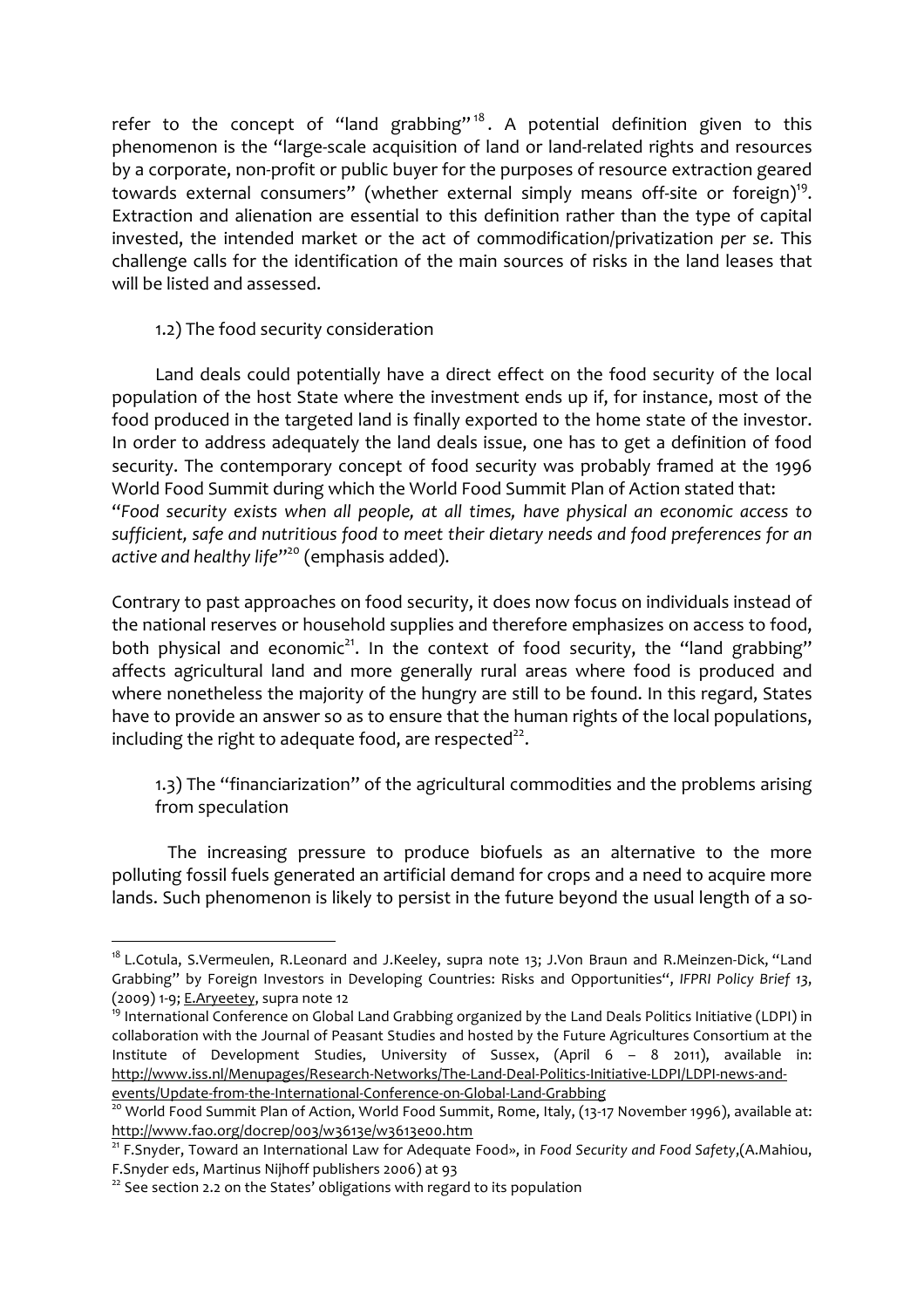called "commodity boom" cycle<sup> $23$ </sup>, provoking the massive reallocation of food crop into cash crop for agro fuels and reducing the amount of land affected to ensure food security. As a key actor in the foreign land acquisition phenomenon and as the largest expanding economy in this period, China naturally seeks raw materials to fuel its domestic infrastructure and manufacturing growth<sup>24</sup>. For instance, it is said that it acquired 2.8 million hectares in the Democratic Republic of the Congo to create the world's largest oil palm plantation<sup>25</sup>. Besides, agriculture provides a hedge against inflation and contributes to portfolio diversification while some investors consider agricultural investments to be the « perfect antidote to their otherwise glass-and steelencased urban lives  $v^{26}$ .

Nevertheless, an even more concerning development arises from speculation on food commodities. According to a report made by the US-based organization Institute for Agriculture and Trade Policy (IATP), \$317 billion had been invested in commodities index funds<sup>27</sup>, led by major traders like Goldman Sachs and American Insurance Group by July 2008 $^{28}$ . During the 2008 food crisis, prices for a number of commodities fluctuated too wildly within such limited timeframes for such price behaviour to be attributable to the more traditional factors such as the result of movements in supply and demand<sup>29</sup>. Thus, the 2008 food price crisis arose because a deeply flawed global financial system worsened the impacts of supply and demand movements in food commodities. In this respect, Olivier de Schutter, the Special Rapporteur on the right to food, suggests for a reform of the global financial system as part of the agenda to achieve food security, particularly within poor net food-importing countries<sup>30</sup>. What about the international organizations activities in charge of development, agriculture and food security in the field of the foreign land acquisitions?

1.4) Efforts deployed by the international organisations to identify and regulate this practise

In respect to their mandate, international organizations contribute, inter alia, in collecting data information, drafting working papers, identifying the phenomenon, organize conferences and roundtables and eventually suggesting solutions. This

<sup>&</sup>lt;sup>23</sup> Land grabbing in Kenya and Mozambique: A report on two research missions and a human rights analysis of land grabbing, FIAN International Secretariat, (2010) at 3

<sup>&</sup>lt;sup>24</sup> M.Farooki, " China's Structural Demand and the Commodity Super Cycle: Implications for Africa ", Paper prepared for Research Workshop China – Africa Development Relations, (February 2009), available at: , at 2 <sup>25</sup> New Zealand Herald, (14 May 2009)

<sup>&</sup>lt;sup>26</sup> G.R.Blumenthal, "Investors' Perspectives on Farmland ", in *Land Grab? The Race for the World's Farmland,* edited by Michael Kugelman Susan L. Levenstein, Woodrow Wilson International Center for Scholars, *(2009) at\$57*

 $27$  Commodity index funds bundle futures contracts of up to 24 agricultural and non-agricultural commodities, including oil, energy, base and precious metals.

<sup>&</sup>lt;sup>28</sup> Commodity market speculation played major role in food crisis, South-North Development Monitor, (24 November 2008), available at: http://www.twnside.org.sg/title2/susagri/susagri062.htm

 $29$  J. Ghosh, "The Commodity Price Roller Coaster" (2008), at 4. For instance, wheat prices, rose by 46% between 10 January and 26 February 2008, fell back almost completely by May 19, increased again by 21% until early June, and began falling again on August.

<sup>&</sup>lt;sup>30</sup> O.de Schutter, " Food Commodities Speculation and Food Price Crises: Regulations to reduce the risks of price volatility ", Briefing note n°2, (September 2010) at 6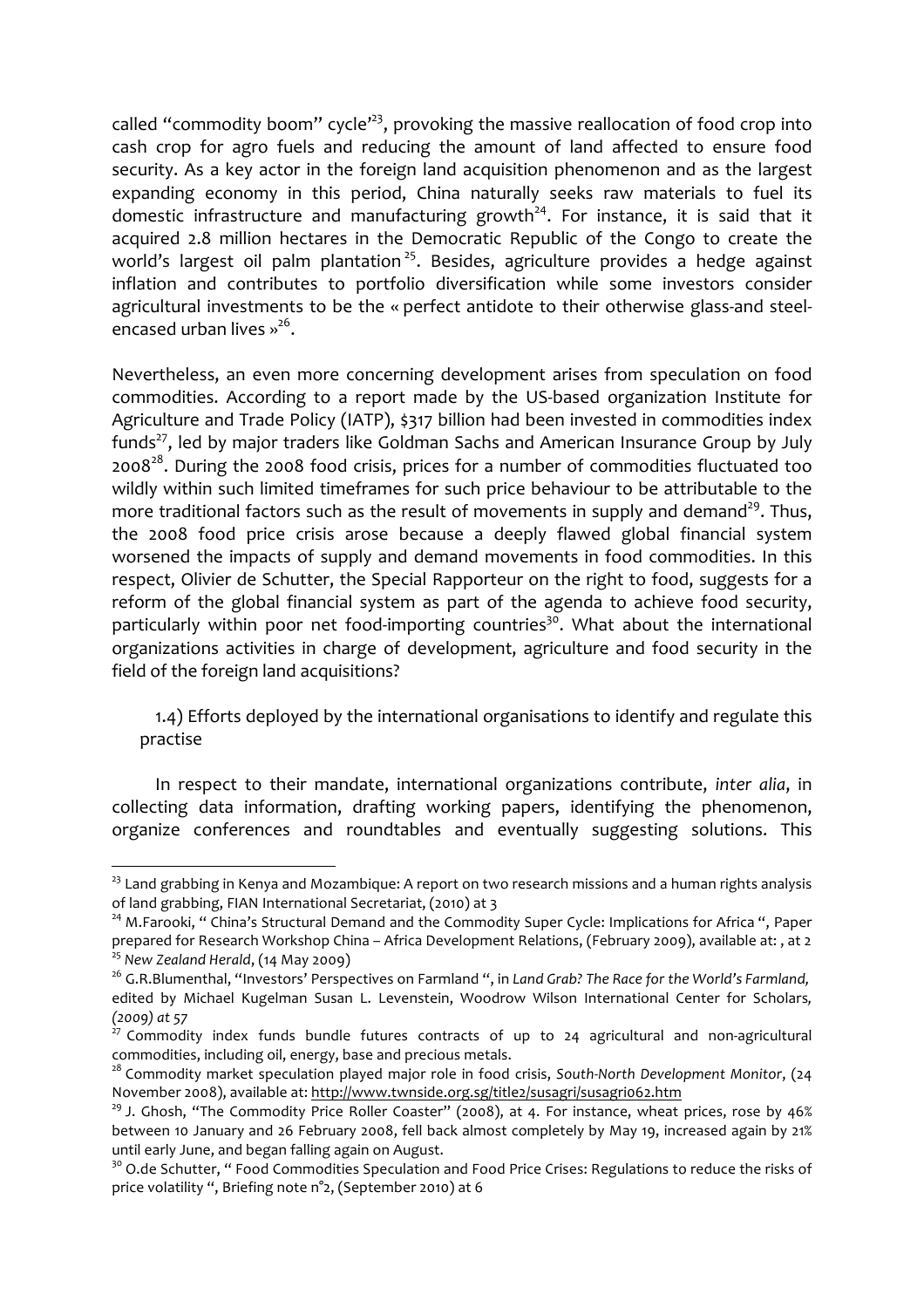paragraph will review some relevant activities developed in this regard.

The Food and Agriculture Organization of the United Nations (FAO), the International Fund for Agricultural Development (IFAD) and the International Institute for Environment and Development (IIED) edited together in 2009 a study titled "Land Grab or Development Opportunity?" $31$ , in which they analyzed the land acquisitions of 2000 acres or more between 2004 and 2009<sup>32</sup>. Furthermore, joint efforts made by the World Bank, FAO, IFAD and UNCTAD are to be mentioned. They are involved to a broader consultative process that will eventually lead in the future to an agreement on the principles and the framework regulating the foreign land purchases and its symptomatic consequence, the so-called land grabbing. A roundtable titled "Promoting Responsible International Investment in Agriculture" was convened in New York on 23 September 2009 under the leadership of the Government of Japan, the World Bank, the FAO, IFAD and UNCTAD with representatives from  $31$  governments and  $13$  organizations<sup>33</sup>. The overall consensus among the participants agreed to the idea that an increase of the agricultural investment was crucial to achieve higher productivity  $34$  and greater production levels that will ultimately benefit to host countries<sup>35</sup>. There is, however, a clear necessity to mitigate it through a careful governance of these investments in order to avoid "unintended negative impacts in terms of political stability, social cohesion, human security, sustainable food production, household food security or environmental protection for the host country »<sup>36</sup>. In other words, such governance would include the adoption of non-binding guiding principles on investments that can be read as follows<sup>37</sup>: 1) the respect of existing land and resource rights,

2) the strengthening of food security,

3) the transparency, monitoring and accountability of procedures concerning land

 $32$  The acre is equal to half of an hectare

<sup>&</sup>lt;sup>31</sup> L.Cotula, S.Vermeulen, R.Leonard and J.Keeley, supra note 11

 $33$  The participants included representatives from the Governments of Australia, Belarus, Brazil, Bulgaria, Cameroon, Canada, Central African Republic, Comoros, Denmark, Egypt, French, Germany, Republic of Ghana, Holy See, India, Indonesia, Italy, Japan, Luxembourg, Moldova, Pakistan, Papua New Guinea, Sao Tome and Principe, Saudi Arabia, South Africa, Korea, Sweden, Switzerland, Tanzania, United Kingdom, United States of America, European Union, Food and Agriculture Organization of the United Nations (FAO), International Fund for Agricultural Development (IFAD), International Food Policy Research Institute (IFPRI), Organisation for Economic Co-operation and Development (OECD), United Nations Conference on Trade and Development (UNCTAD), World Bank, United Nations World Food Programme (WFP), International Institute for Sustainable Development, International Land Coalition, Rabobank International and Yara International.

 $34$  " From Land Grab to Win-Win Seizing the Opportunities of International Investments in Agriculture ", FAO, June 2009, in Pressures on West African land Reconciling development and investment policies, Bamako (Mali), 9 December 2009, Recent studies and declarations, at 33, « The agricultural sector in developing countries is in urgent need of capital. In order to halve the world's hungry by 2015, as targeted by the 1996 World Food Summit, FAO calculations showed that at least US\$ 30 billion of additional funds are required annually».

<sup>&</sup>lt;sup>35</sup> According to the roundtable, FDI will bring in the field of agriculture additional farm and firm incomes, employment opportunities, infrastructure, technology transfer...

<sup>&</sup>lt;sup>36</sup> " Promoting Responsible International Investment in Agriculture " (Government of Japan, World Bank, FAO, IFAD and UNCTAD), Roundtable concurrent with the 64th United Nations General Assembly, in *Pressures on West African land Reconciling development and investment policies, Recent studies and* declarations, Bamako (Mali), (9 December 2009) at 46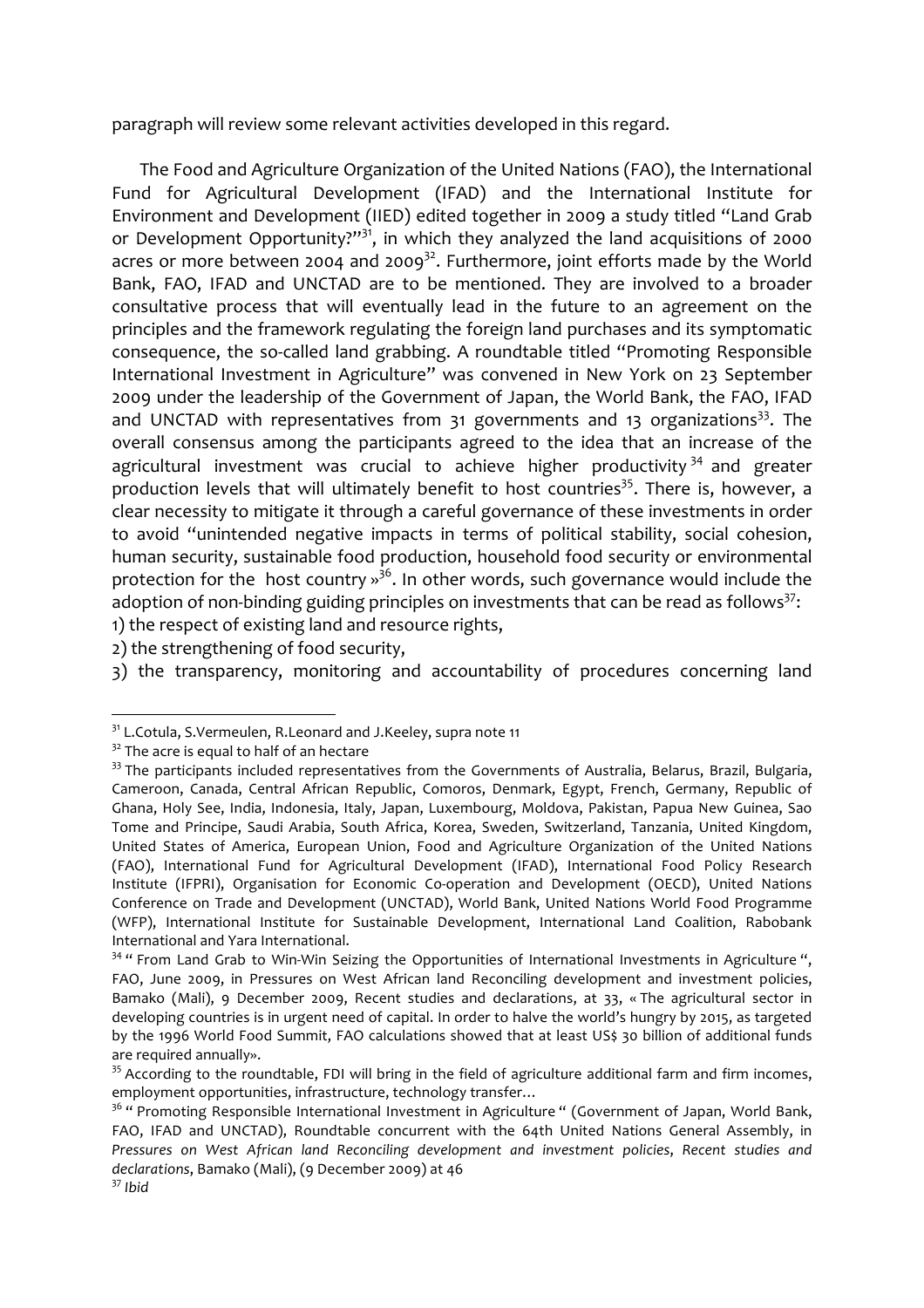investment.

4) the consultation and participation of the parties affected by investments,

5) the economic viability and the responsibility (in terms of the respect of rule of law, industry best practice, etc.) of investment,

6) the social sustainability of investments, and

7) the environmental sustainability of investments.

Finally, the participants to the same roundtable suggested to refer to the past good practices and experience gained in other sectors such as relevant guidelines, standard schemes or codes of conduct, whether they result from a public or private initiative<sup>38</sup>. Moreover, participants also discussed the best suitable legal way to facilitate the formulation of more equitable investment contracts and selection of suitable business models<sup>39</sup>, as well as appropriate legislative and policy frameworks in hosting countries<sup>40</sup>.

1.4.1) New and future soft instruments offering a framework for the practise of foreign land acquisitions

At some point, some organizations specialized in the agriculture ended up with the adoption of non-binding instruments on land deals. In this light, we will consider existing or future instruments aiming at setting up a framework on the examined challenge.

1.4.1.1) The IFPRI Code of conduct on foreign land acquisition

As a research institute, the IFPRI 's mission consists in "identifying and analyzing policies for meeting the food needs of the developing world<sup>41</sup>. Pursuant to its mandate, the IFPRI adopted a code of conduct on foreign land acquisition. This non-binding instrument aims at regulating such a phenomenon through core principles linked one to each other, in combination with other international arrangements and laws applicable not only in the country-target of the instrument but also the home State of the investor<sup>42</sup>. The principles refer firstly to the key component of the transparency of the negotiations. It provides for the information and the participation of existing local landholders to land deals, notably the indigenous people and other marginalized groups. In this respect, the media and civil society can play a key role in making information available to the public. Secondly, the respect for existing land rights, including customary and common property rights, implying in legal terms that any loss of land suffered by

<sup>&</sup>lt;sup>38</sup> Relevant examples include the Ecuador Principles, the Extractive Industry Transparency Initiative (EITI), Santiago Principles, OECD Guidelines for Multinational Enterprises, and numerous commodity or theme specific schemes.

<sup>&</sup>lt;sup>39</sup> It includes, inter alia, joint ventures, farming contracts and outgrower schemes. See L.Cotula and R.Leonard, "Alternatives to land acquisitions: Agricultural investment and collaborative business models ", Highlights from an international lesson-sharing workshop (Maputo, 17th-18th March 2010)

<sup>&</sup>lt;sup>40</sup> « Promoting Responsible International Investment in Agriculture » (Government of Japan, World Bank, FAO, IFAD and UNCTAD), Roundtable concurrent with the 64th United Nations General Assembly, in Pressures on West African land Reconciling development and investment policies: Recent studies and declarations, Bamako (Mali), (9 December 2009) at 47

<sup>&</sup>lt;sup>41</sup> See IFPRI website, available at: http:// www.ifpri.org/

<sup>&</sup>lt;sup>42</sup> J.Von Braun and R.Meinzen-Dick, supra note 13, "Land Grabbing" by Foreign Investors in Developing Countries: Risks and Opportunities, IFPRI Policy Brief 13, (April 2009) at 4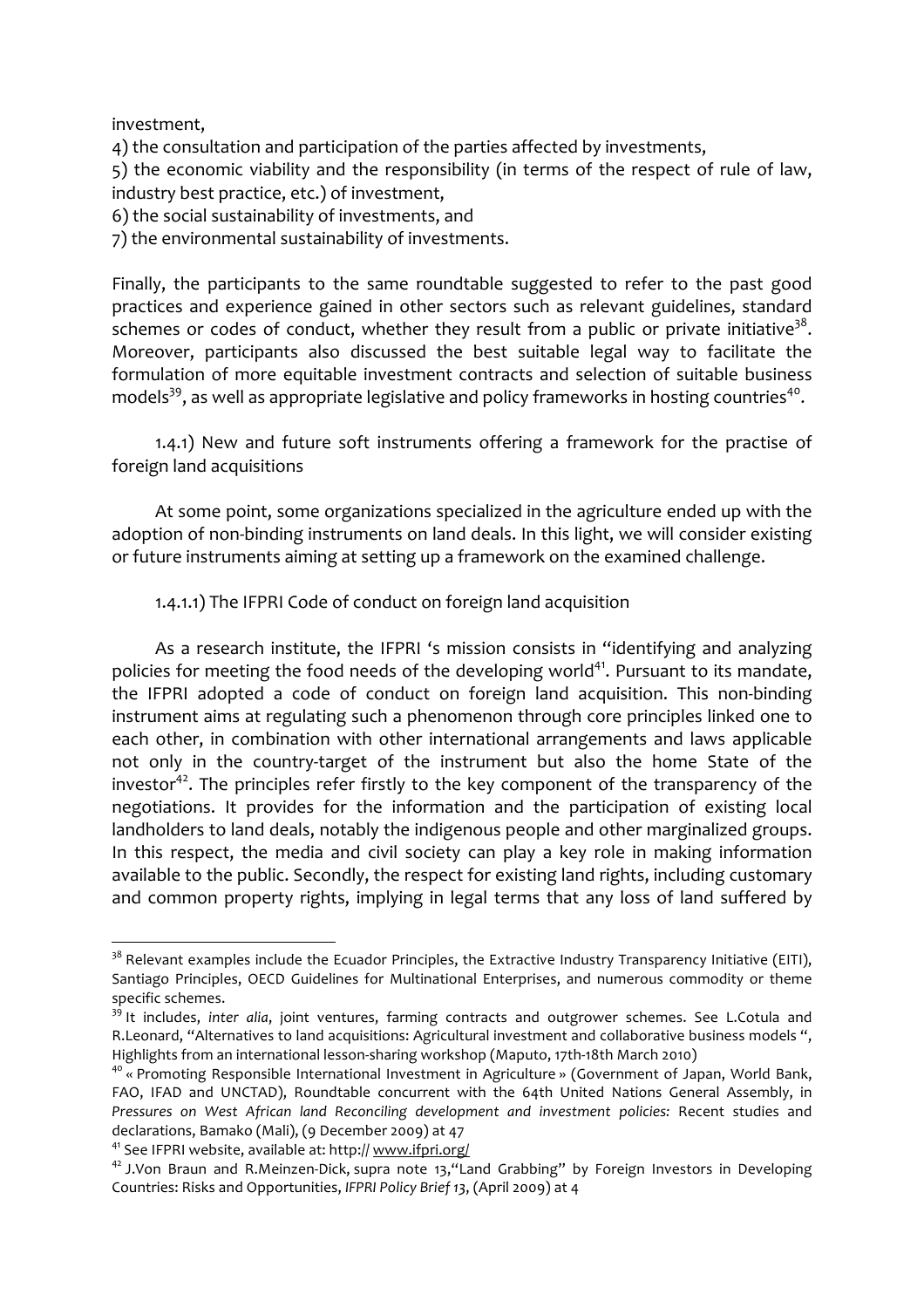smallholders and farmers should be compensated and rehabilitated to an equivalent livelihood<sup>43</sup>. The principle of the sharing of benefits suggest the choice of contract farming or out-grower schemes insofar as they give the possibility for smallholders to maintain the control on their land and at the same time deliver output to the outside investor in a win-win operation. The principle of environmental sustainability corresponds to the necessity to make the future agriculture production sound and sustainable in the light of sustainable development. This involves, inter alia, a careful environmental impact assessment and monitoring but also to maintain practises protecting from the depletion of soils, loss of critical biodiversity, increased greenhouse gas emissions, significant diversion of water from other human or environmental uses. Lastly, a safeguarding framework should allow for instance domestic supplies to take precedence on foreign investors in the context of a threat to the food security such a severe drought.

1.4.1.2) The FAO Voluntary Guidelines on Responsible Governance of Tenure of Land and Other Natural Resources

The FAO is preparing future Voluntary Guidelines to enhance governance of tenure of land and other natural resources. Pursuant to its objective, « the Voluntary Guidelines intend to provide practical guidance on responsible governance of tenure as a means of alleviating hunger and poverty, enhancing the environment, supporting national and local economic development, and reforming public administration<sup>44</sup>. Although the foreign land acquisition is not expressly mentionned as an issue to be included in the process, one may envisage that it will be part of the discussions insofar as we can no longer artificially distinguish the tenure of land from land deals associated to foreign investors in many countries by now. In any case, the future guidelines will set out principles and internationally accepted standards. The guidelines should be implemented through 2012 after the consultative process and due consideration by FAO governing  $b$ odies $45$ 

In order to contain the different risks associated to land deals, international organizations and some research centers recently displayed activities to provide an answer to the challenges caused by land deals. At some point, they even created instruments containing principles suggesting new behaviors in the future for both States and investors.

2) The legal rights and obligations of States in the light of sustainable development

As indicated earlier, land was and still is considered sometimes as a precious good not to be let in foreign hands. In legal terms, the very status of foreigner was deemed not to be appropriate recipients of full rights of land ownership and use. In a globalized context characterized by the growth of international trade and foreign investment, many States do therefore offer to foreign investors the same treatment as their own citizens,

<sup>&</sup>lt;sup>43</sup> The IFPRI referred to the standards of the World Commission on Dams

<sup>&</sup>lt;sup>44</sup> FAO Voluntary Guidelines on Responsible Governance of Tenure of Land and Other Natural Resources, available http://www.fao.org/nr/tenure/voluntary-guidelines/en/

 $45$  Ibid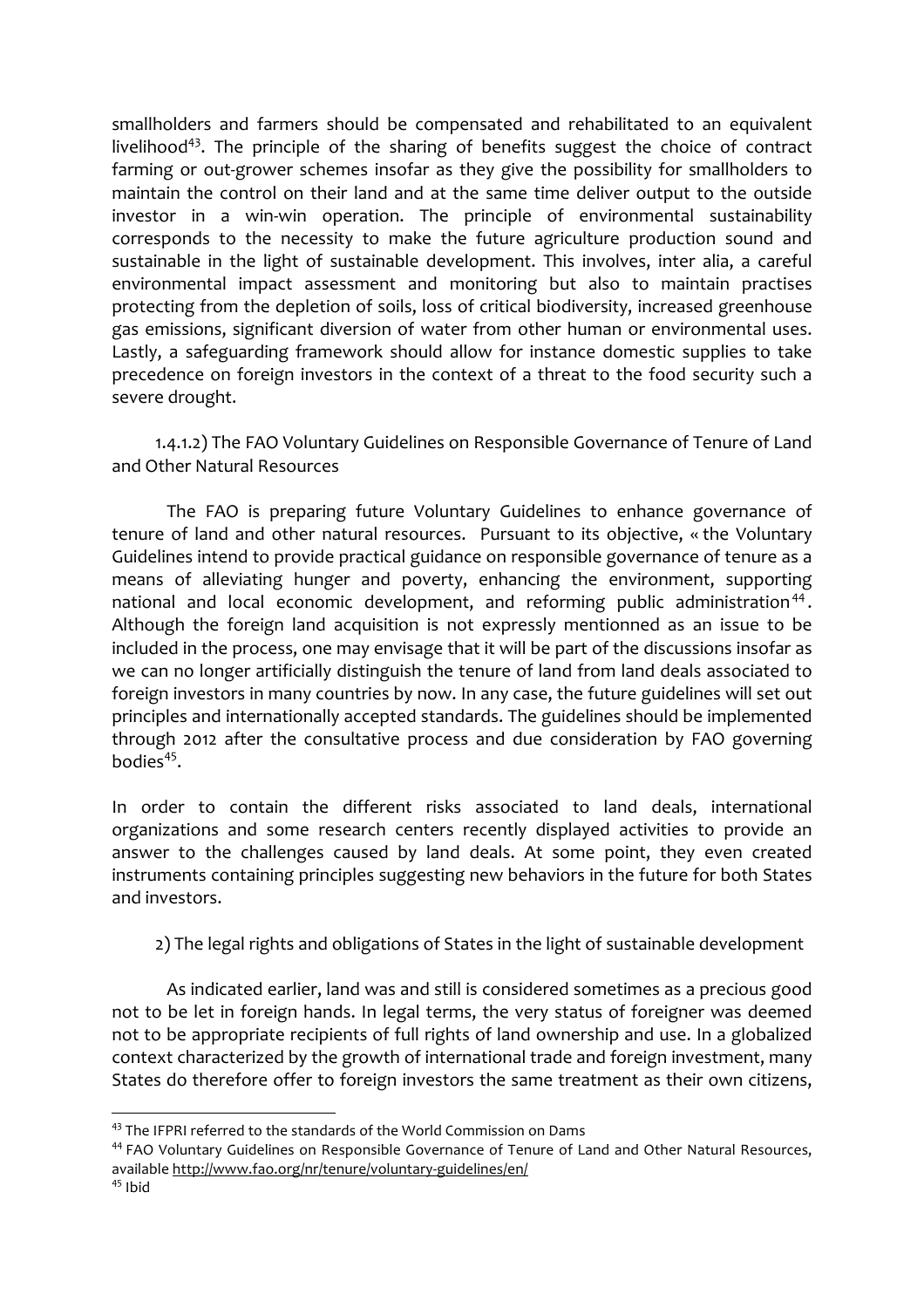pursuant to bilateral investment treaties concluded between the home state of the investor and the host state of the investment<sup>46</sup>. Is this trend applicable today to land deals? The answer is not black or white because many states still restrict its ownership and use by foreigners<sup>47</sup>. In fact, the answer will reflect the peculiar local circumstances. In such a context, this paragraph will aim at addressing the rights and obligations of the main players, on the assumption of an investment legally established in an African country.

## 2.1) The rights of the State

As a subject of international law. States do have a certain number of rights intrinsically attached to the exercise of their respective sovereignty within a territory. One of the most significant principle related to such an exercise is the sovereignty of countries over their natural resources, which include the exploration and exploitation of resources contained in their land. This principle was regularly confirmed as a major principle of international law by the U.N before<sup>48</sup> and after the decolonization process<sup>49</sup>. It is derived from this principle that States can freely determine their legal and economic order, including the adoption of a restrictive legislation regarding the acquisition or the use of land. This freedom given to the States remains the rule unless a commitment is made in any international treaty to allow foreign investment in any given sector<sup>50</sup>. Moreover, States can freely make deals with public entities such as States or private ones provided that core human rights will be respected. Moreover, when deals are enforced, they will, depending on the nature of the land deal, be subject to international arbitration tribunals such as the one established on the ICSID Convention or the UNCITRAL arbitration rules<sup>51</sup>.

## 2.2) The State obligations with regard to its population

The vast majority of African states did ratify two major human rights instruments: the International Covenant on Civil and Political Rights & the International Covenant on Economic Social and Cultural Rights. In the regional context, the African Convention on Human Rights protect some human rights having a connection to land.

## 2.2.1) The human right to adequate food

<sup>&</sup>lt;sup>46</sup> S.Hodgson, C.Cullinan and K.Campbell, "Land Ownership and Foreigners - A Comparative Analysis of Regulatory Approaches to the Acquisition and use of Land by Foreigners ", FAO Paper Online, (December 1999) at 1

 $47$  Ibid

<sup>48</sup> Resolution 626  $(VII)$ . December available  $at:$  $21$ 1952, http://daccessdds.un.org/doc/RESOLUTION/GEN/NRo/080/60/IMG/NRoo8060.pdf;

<sup>49</sup> Resolution 1803  $(XVII)$ ,  $14$ December 1962, available  $at:$ http://daccessdds.un.org/doc/RESOLUTION/GEN/NRo/194/34/IMG/NRo19434.pdf; Resolution 3281 (XXIX), 12 December available 1974,  $at:$ http://daccessdds.un.org/doc/RESOLUTION/GEN/NRo/740/42/IMG/NRo74042.pdf?OpenElement

<sup>&</sup>lt;sup>50</sup> On the other hand, if a treaty commitment is made, it becomes very difficult to reverse it through domestic policy changes or when potential emergencies arise. The underlying philosophy behind those provisions is to "lock in" liberalization measures.

<sup>&</sup>lt;sup>51</sup> This assertion is applicable to land deals only between a private investor and the host State.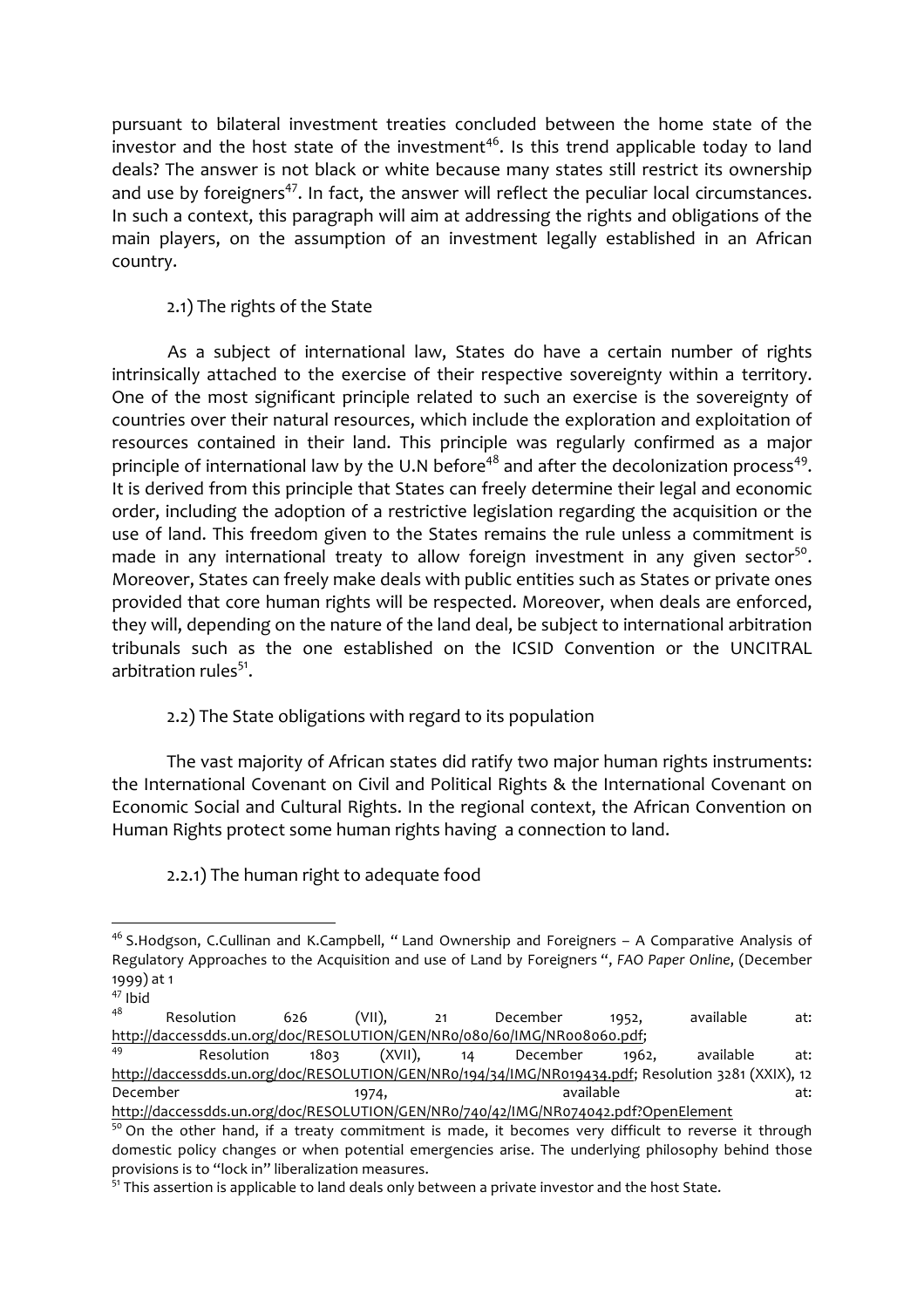The Article 11 of the International Covenant on Economic, Social and Cultural Rights (ICESCR) guarantees the right to adequate food<sup>52</sup>. In charge of supervising its implementation, the UN Committee on Economic, Social and Cultural Rights interpreted it through the General Comment  $n^2$ 12 as the situation « when every man, woman and child, alone or in community with others, has physical and economic access at all times to adequate food or means for its procurement  $v^{53}$ . As such, the ability of individuals or rather farmer communities to cultivate land is therefore part of the basic content of the right to adequate food that must be respected, protected and fulfilled by States<sup>54</sup>. In other words, every State is obliged to ensure for everyone under its territory access to the minimum essential food which is sufficient, nutritionally adequate, and safe to ensure their freedom from hunger and to prevent others - in particular private actors such as firms  $-$  from preventing on the exercise of its regulatory powers<sup>55</sup>. As an economic and social right, the right to adequate food will have to be realized progressively even if States have a core obligation to take the necessary action to mitigate and alleviate hunger, even in times of natural or other disasters<sup>56</sup>. One way would consist for states to defend the development of more sustainable farming approaches which will support ultimately the right to food, owing to the obvious link existing between the state of the environment and food production. Sustainable farming approaches suggest that « both investors and host States should cooperate in identifying ways to ensure that the modes of agricultural production respect the environment, and do not accelerate climate change, soil depletion, and the exhaustion of freshwater reserves »<sup>57</sup>.

#### 2.2.2) The human right to housing in connection with local land rights

The African continent is charaterized by the very diversity of land tenure<sup>58</sup>. As such, the land tenure system is divided between the customary rights<sup>59</sup>, the registered customary rights<sup>60</sup> and the land rights deriving from: land redistribution policies<sup>61</sup>,

<sup>&</sup>lt;sup>52</sup> More than 160 states ratified it.

<sup>&</sup>lt;sup>53</sup> General Comment 12, art. 6 as pronounced by the UN Committee on Economic, Social and Cultural Rights available  $in$ the Right Food, 1999 on to  $at:$ http://daccessdds.un.org/doc/UNDOC/GEN/G99/420/15/PDF/G9942015.pdf?OpenElement

<sup>&</sup>lt;sup>54</sup> This is regardless on the basis of ownership or other form of tenure

<sup>&</sup>lt;sup>55</sup> "Large-scale land acquisitions and leases: A set of minimum principles and measures to address the human rights challenge", Report of the Special Rapporteur on the right to food, Addendum, A/HRC/13/33/Add.2, 28 December 2009, at 3

<sup>&</sup>lt;sup>56</sup> Article 11 para.2 of UNCESCR

<sup>&</sup>lt;sup>57</sup> "Large-scale land acquisitions and leases: A set of minimum principles and measures to address the human rights challenge", supra note 56, at 10

<sup>&</sup>lt;sup>58</sup> R.S.Knight, "Statutory recognition of customary land rights in Africa: An investigation into best practices for law-making and implementation », FAO Legislative Study (2010) at ; T.Ngaido, "Reforming Land Rights in Africa", IFPRI Brief 15, (2004) at 3

<sup>&</sup>lt;sup>59</sup> In Botswana, Malawi, Mali, Morocco, Niger, and Zambia, customary land rights are the dominant tenure system. This tenure system offers many opportunities to poor households because they are easily acquired through group membership, land contracts are based on risk-sharing strategies between landowners and tenants. See T.Ngaido, supra note 59, at 2-3

<sup>&</sup>lt;sup>60</sup> Registered customary private rights are the dominant land rights in North Africa and countries like the Central African Republic, Kenya, Mali, and Niger. Registration can rely on simple, local registration processes to define the boundaries of individual or group-owned lands.

<sup>&</sup>lt;sup>61</sup> Policies to reduce inequality involving redistributing lands confiscated from foreign and large landholders, were widely implemented in Algeria, Guinea-Bissau, Ethiopia, Libya, South Africa, Zimbabwe.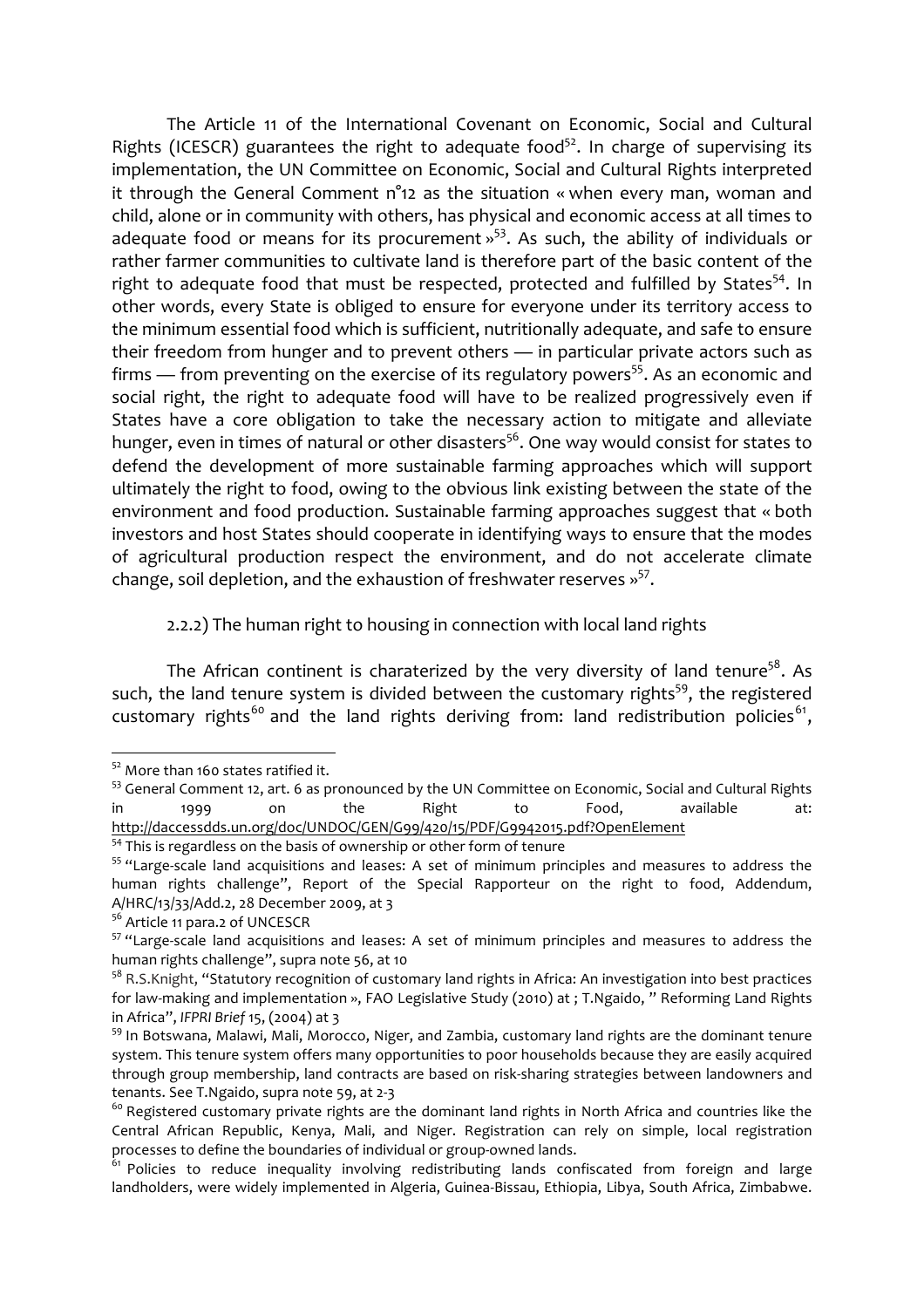market-based land reform policies<sup>62</sup> or subsidized market-based land reform policies<sup>63</sup>. Therefore, and regardless of the type of land tenure enforceable in a country, the major challenge with land deals concerns the complex situations where the land users have no property titles to the land they cultivate or a patchwork of property rights and users' rights results in a situation in which those who cultivate the land do not own it, although they may or may not be paying rent in cash or kind or may or may not have a formal agreement with the nominal owner. What would happen to smallholder farmers without land titles, potentially affected by a forced displacement pursuant to a land deal negotiated between the government and a foreign investor? The danger of this situation is connected to the fact that the absence of a land title will prevent those farmers or land workers access to courts for legal remedies and will ultimately not receive any compensation after the eviction from the land they cultivate.

Article 11 of the ICESCR guarantees the right to adequate housing as a part of the right to an adequate standard of living. The General Comment 4 of the ICESCR interprets the right to adequate housing as encompassing the right to live in a location in security, peace and dignity and the underlying obligation for the state to guarantee security of land tenure and to refrain from undertaking or promoting practices of forced evictions and arbitrary displacement<sup>64</sup>. Besides, the Guidelines on development-based evictions and displacement were presented in 2007 by the former Special Rapporteur on the right to adequate housing as a component of the right to an adequate standard of living<sup>65</sup>. These guidelines are based on the principle that no eviction shall take place unless:  $"$ (a) authorized by law;

- (b) carried out in accordance with international human rights law;
- (c) undertaken solely for the purpose of promoting the general welfare;
- (d) reasonable and proportional;
- (e) regulated so as to ensure full and fair compensation and rehabilitation; and
- (f) carried out in accordance with the  $\ldots$  guidelines".

Therefore, some African countries adopted national regulations to protect local land rights, including customary rights according to the 2009 FAO-IFAD-IIED study on "Land Grab or Development Opportunity"<sup>66</sup>. Customary rights are for instance protected under 2000 Mali's Land Code<sup>67</sup>, 1997 Mozambique's Land Act<sup>68</sup>, Tanzania's Land Act and 1999 Village Land Act<sup>69</sup>, and 1998 Uganda's Land Act<sup>70</sup>. However, this legal protection may be

!!!!!!!!!!!!!!!!!!!!!!!!!!!!!!!!!!!!!!!!!!!!!!!!!!!!!!!!!!!!!!!!!!!!!!!!!!!!!!!!!!!!!!!!!!!!!!!!!!!!!!!!!!!!!!!!!!!!!!!!!!!!!!!!!!!!!!!!!!!!!!!!!!!!!!!!!!!!!!!!!!!!!!!!!!!

Those lands are therefore owned by the state.

 $62$  This tenure system was experienced by Namibia and Zimbabwe. In the case of Zimbabwe, it was shown that the white population acquired more land between 1996 and 2001 than the disadvantaged black and ended up with changes in government approaches to land reform.

 $63$  It is a subsequent variant of the market-based reform option. Governments subsidize reform by paying part of the cost of the land purchased. South Africa applied this option with the support of the World Bank.  $<sup>64</sup>$  Forced evictions are only justifiable in the most exceptional circumstances pursuant to the General</sup> Comment 7. See General Comment No. 7, available at: http://www.unhchr.ch/tbs/doc. nsf/(symbol)/CESCR+General+ Comment+7.En?OpenDocument

 $65$  A/HRC/4/18, Annex I

<sup>&</sup>lt;sup>66</sup> L.Cotula, S.Vermeulen, R.Leonard and J.Keeley, supra note 11, at 91

 $67$  Articles 43-48

 $68$  Articles 12 (a) and (b), 13(2) and 14(2) protect use rights based on customary law or good-faith occupation for more than ten years.

 $^{69}$  Tanzania's Village Land Act 1999 states that customary rights of occupancy have "equal status and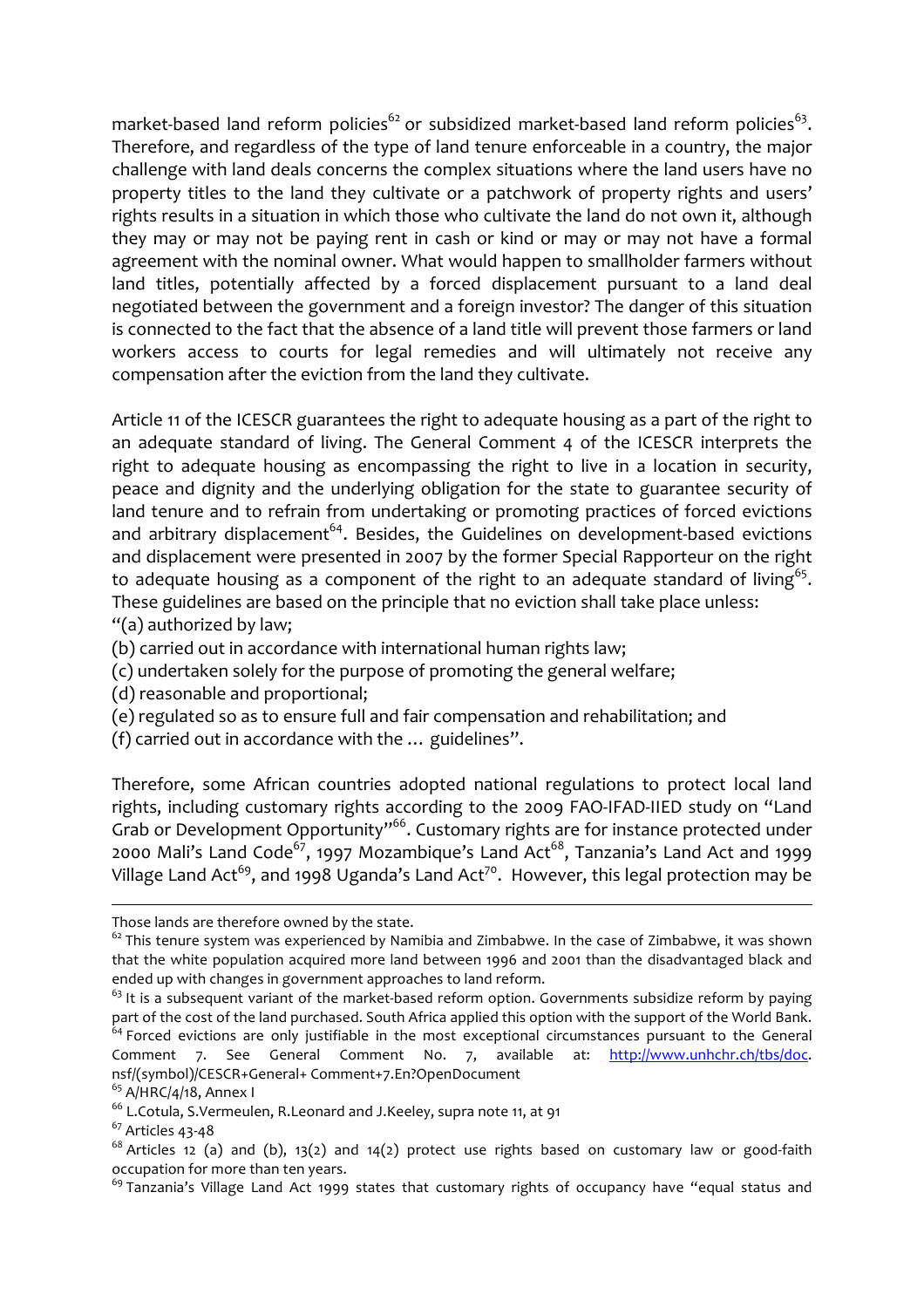conditioned to "productive use" as specified in some legislation like Mali and Tanzania. The absence of a clear definition on the notion of « productive use » may give rise to broad administrative discretion and ultimately, to abuses that would undermine the security of local land rights<sup>71</sup>.

## 2.2.3) The rights of Indigenous Peoples

The absence of food security can be triggered by dispossession of lands and some populations were and are still affected by these practises: the indigenous peoples. If governments enter into negotiations with a foreign investor, whether private or governmental, there is a potential risk that their interests and rights will not be taken into account. Indigenous peoples are therefore protected today by international law. The article 8 paragraph 2 (b) of the United Nations Declaration on the Rights of Indigenous Peoples stipulates that "States shall provide effective mechanisms for prevention of, and redress for any action which has the aim or effect of dispossessing [indigenous peoples] of their lands, territories or resources<sup>72</sup>. Moreover, the article 10 of the Declaration guaranteed them the right not to be forcibly removed from their lands or territories, and no relocation shall take place without their free, prior and informed consent and after agreement on just and fair compensation and, where possible, with the option of return. Additionally, the articles 25 and 26 of the same Declaration recognize the distinctive spiritual relationship of indigenous peoples with their traditionally owned or otherwise occupied and used lands, and that they have the right to own, use, develop and control these lands. States must therefore give legal recognition and protection to these lands, territories and resources, with due respect to the customs, traditions and land tenure systems of the indigenous peoples concerned. As a declaration, this instrument is a soft law instrument or non-binding but is therefore adopted by States in good faith, and thus has a strong moral and political value<sup>73</sup>.

#### 2.3) The State obligations with regard to the investors

The obligations of the states with regard to investors are contained in two legal instruments composed by the international investment agreements or BITs and the land deals<sup>74</sup>. Insofar as land deals can refer to principles developed and contained in BITs, it is important to assess them as main provisions governing the land deals with their potential implications.

effects" to statutory rights (section 18(1)).

<sup>7</sup>º Article 9

<sup>&</sup>lt;sup>71</sup> L.Cotula, S.Vermeulen, R.Leonard and J.Keeley, supra note 11, at 91

 $72$  United Nations Declaration on the Rights of Indigenous Peoples, 13 September 2007, available at: http://www.un.org/esa/socdev/unpfii/eng/drip.html The 1989 ILO Convention No. 169 concerning Indigenous and Tribal Peoples in Independent Countries relate to land rights is the other international instrument related to the Indigenous Peoples.

<sup>&</sup>lt;sup>73</sup> The Declaration on the Rights of Indigenous Peoples was adopted by the General Assembly on Thursday 13 2007 September by a large majority of 144 states in favour, 4 votes against (Australia, Canada, New Zealand and the United States) and 11 abstentions (Azerbaijan, Bangladesh, Bhutan, Burundi, Colombia, Georgia, Kenya, Nigeria, Russian Federation, Samoa and Ukraine). From the African continent, only 3 countries did not adopt it.

<sup>&</sup>lt;sup>74</sup> International investment agreements or BIT are concluded between the host state of the investment and the home state of the investor.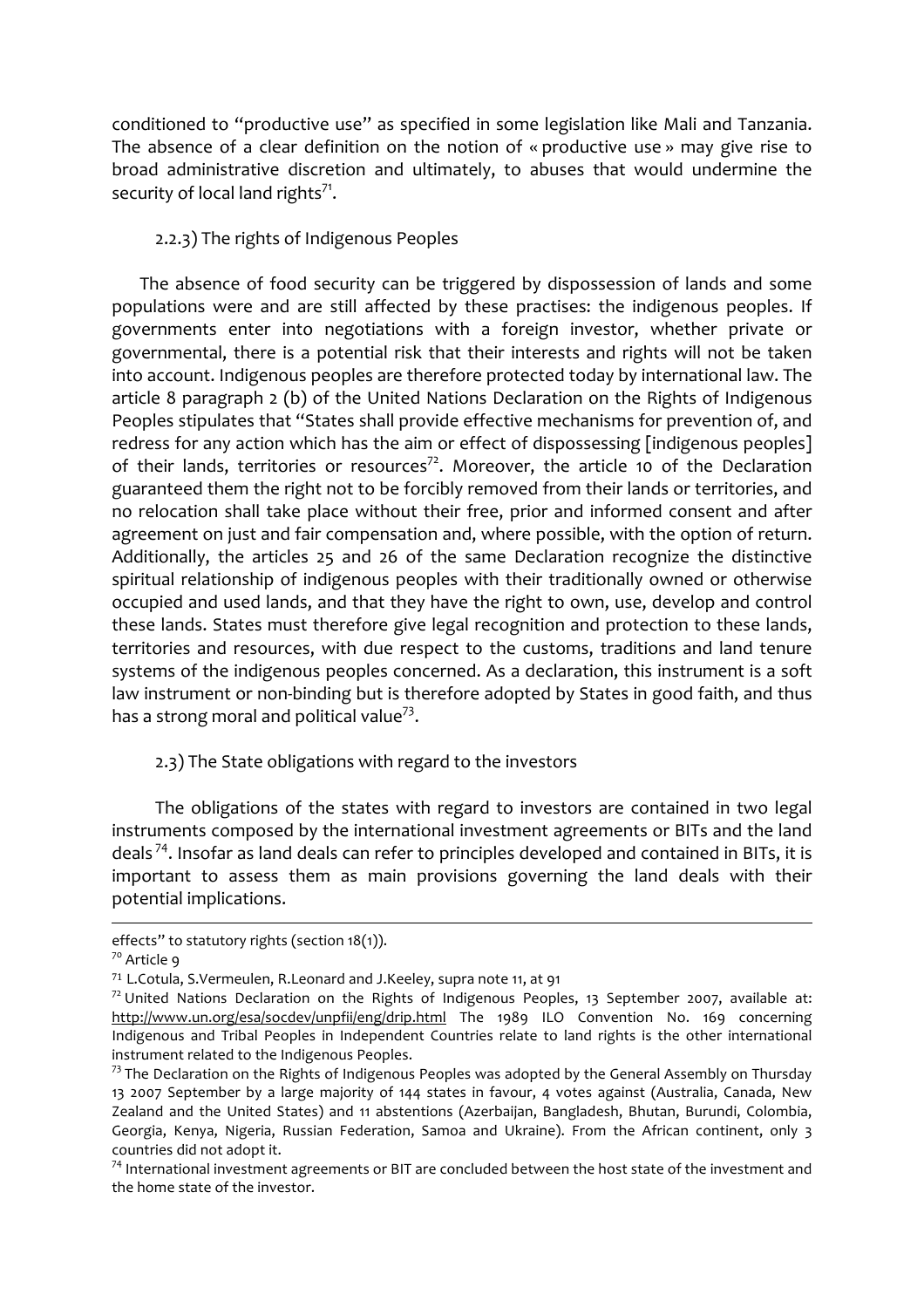## 2.3.1) The requirement of national treatment

It is a commitment made by the host state to treat foreign investors that are "in like circumstances" to domestic investors in a manner no less favourable than the domestic investors. What is involved by the term "in like circumstances"? Shall we consider a large commercial farmer with thousands of hectares of land be "in like circumstances" to a small-scale farmer with only a few acres? If so, the government would have to treat both farmers similarly.

## 2.3.2) The requirement of most-favoured nation treatment

This provision extends the treatment provided to the most-favoured foreign investor to all other foreign investors<sup>75</sup>. It was interpreted by the case-law to include not just the treatment under domestic law but also under other investment treaties.

## 2.3.3) The requirement of fair and equitable treatment

It is a broadly conceived standard including procedural and substantive elements such as government transparency in decision-making, the prohibition of arbitrary or discriminatory acts or the denial of justice by local courts. In many instances, tribunals have considered the "legitimate expectations" of the investor as part of the standard even though there is no consensus at this time as to what this legal principle might encompass $^{76}$ .

## 2.3.4) The safeguarding clauses

!!!!!!!!!!!!!!!!!!!!!!!!!!!!!!!!!!!!!!!!!!!!!!!!!!!!!!!

In the new generation of BITs, exceptions exclude from their obligations measures adopted to protect a country's essential security interests or to maintain public order. They include exceptions on measures necessary to protect health, safety or the environment, to regulate financial services, or to preserve cultural patrimony, industries<sup>77</sup>. Some BITs include provisions that authorize the host state to limit the export of capital by the investor in the event of an economic crisis having an effect on the balance of payments<sup>78</sup>. Such provisions were not extended to other types of crisis such as domestic food shortages. With regard to national security, many BITs have provisions allowing this ground to supersede other treaty obligations. The scope of this exception clause has generally thought to mean national security in a police and military perspective. As many of these provisions are self-judging by the invoking state, the limits are unclear. Without a clear definition of its substantive content, the national security exception could be eventually used by host states in the event of a serious food crisis.

 $75$  Exceptions in BITs have been made to this principle in the context of customs union or free trade agreement. The purpose of this exception is to prevent non-members from free riding on special concessions made to members of a regional economic integration like EU. See "International Investment Arrangements: Trends and Emerging Issues", UNCTAD Series on International Investment Policies for *Development*, 2006, at.23

 $7^6$  See infra section 3.2.1 on Protecting the legitimate expectations of the investor

 $77$  "International Investment Arrangements: Trends and Emerging Issues", supra note 61, at.24

 $78$  Article 7 of the 2006 French model of BIT, article 8.5 of the 2009 Belgium-Madagascar BIT,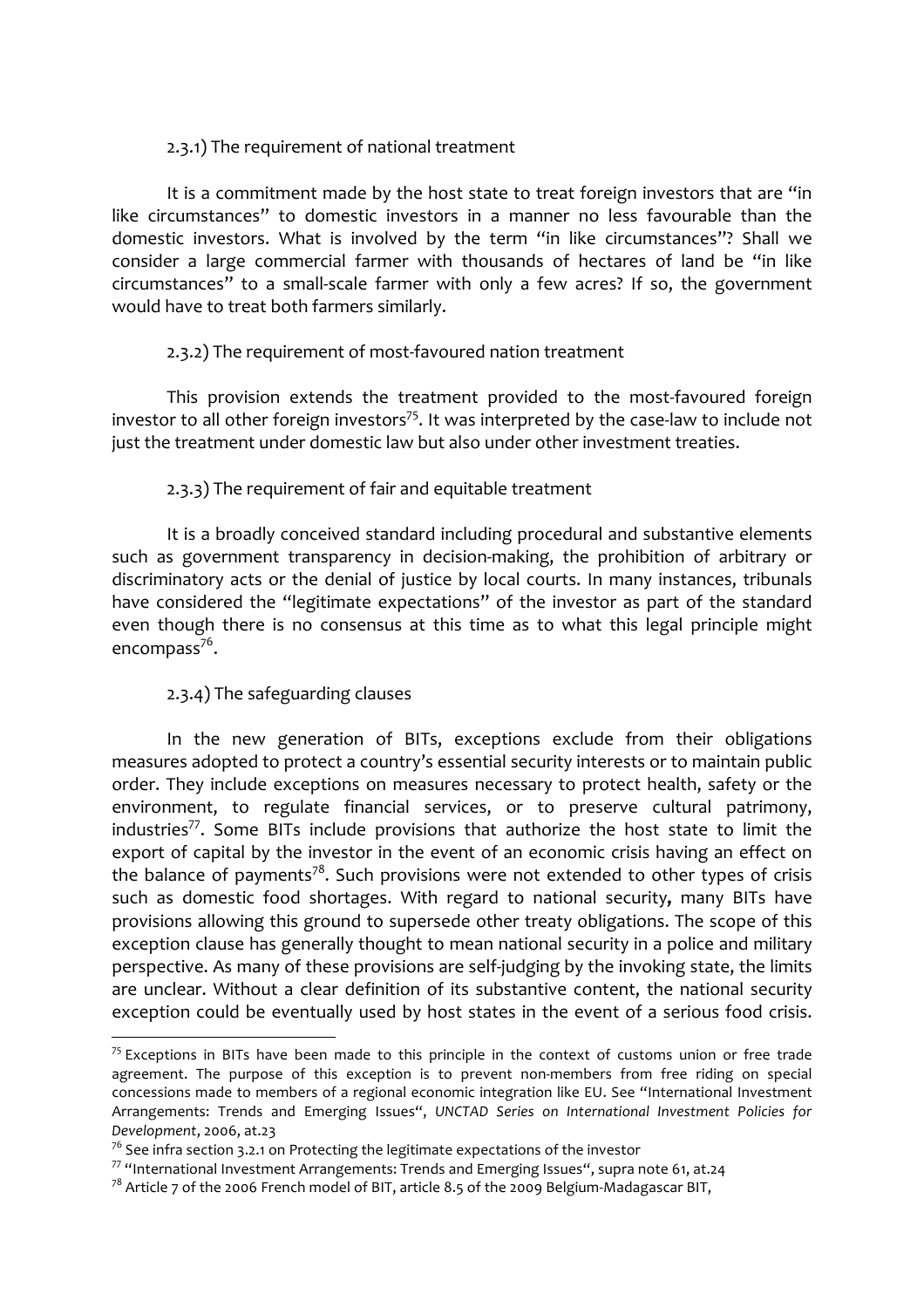We could assume that such an invocation would exclude the wrongfulness of the prohibition of food exports, as would do the state of necessity in international law<sup>79</sup>. In any case, these provisions reflect the increased awareness of the complexity involved in balancing different public policy objectives and the BITs obligations.

3) The legal rights and obligations of investors in the light of sustainable development

International law generally does not give foreign investors rights to invest in land and water in another state. The capacity of a foreign investor to acquire land, and notably agricultural land will be a matter of domestic law within each state  $80$  . Nevertheless, international law provides a procedural and a substantial protection to them.

#### 3.1) A procedural protection

The investor protections found in BITs are very effective through a powerful international dispute settlement. By this mechanism, the investors can launch claims against the host state for alleged violations of the treaty provisions. The most used international arbitration mechanism is the one established under the 1965 Washington Convention, known as the International Center on the Settlement of Investment Disputes (ICSID) $^{81}$ . The jurisdiction of ICSID requires an investment dispute of a legal nature between a state party to the convention and a national of another state that is also a party to the convention<sup>82</sup>. Today, investors can claim the ICSID jurisdiction by directly invoking the BIT provisions related to the dispute settlement<sup>83</sup>.

#### 3.2) A substantive protection

!!!!!!!!!!!!!!!!!!!!!!!!!!!!!!!!!!!!!!!!!!!!!!!!!!!!!!!

The rights of the investor are conferred to the investment established in the host State as an operation containing obvious economic  $&$  commercial risks, the so-called transaction-cost. As such, this investment is logically vested an extensive legal protection from expropriation through the main principles of international investment law to be observed by the host state.

3.2.1) Protection from an expropriation whether it is a direct or an indirect one

 $79$  Article 25 of the International Law Commission project on state responsibility

 $80$  H.Mann & C.Smaller, « A Thirst for Distant Lands: Foreign investment in agricultural land and water », IISD, Foreign Investment for Sustainable Development Program 2009, at.17

 $81$ <sup>81</sup> The other major arbitration institutions for the settlement of investment disputes are the following: the Paris International Chamber of Commerce, the London Court of International Arbitration and the Permanent Court of Arbitration.

 $82$  The article 25.1 of the Washington Convention provides that "the jurisdiction of the Centre shall extend to legal disputes between a Contracting State (or any subdivision or agency of a Contracting State designated to the Centre by that State) and a national of another Contracting State". However, parties to dispute can use the ICSID additional facility, where either the host state or the investor's home state is not a party to the ICSID Convention.

<sup>&</sup>lt;sup>83</sup> Asian Agricultural Products Limited v/Sri Lanka, ICSID Case N°ARB/87/3, Award, 27 June 1990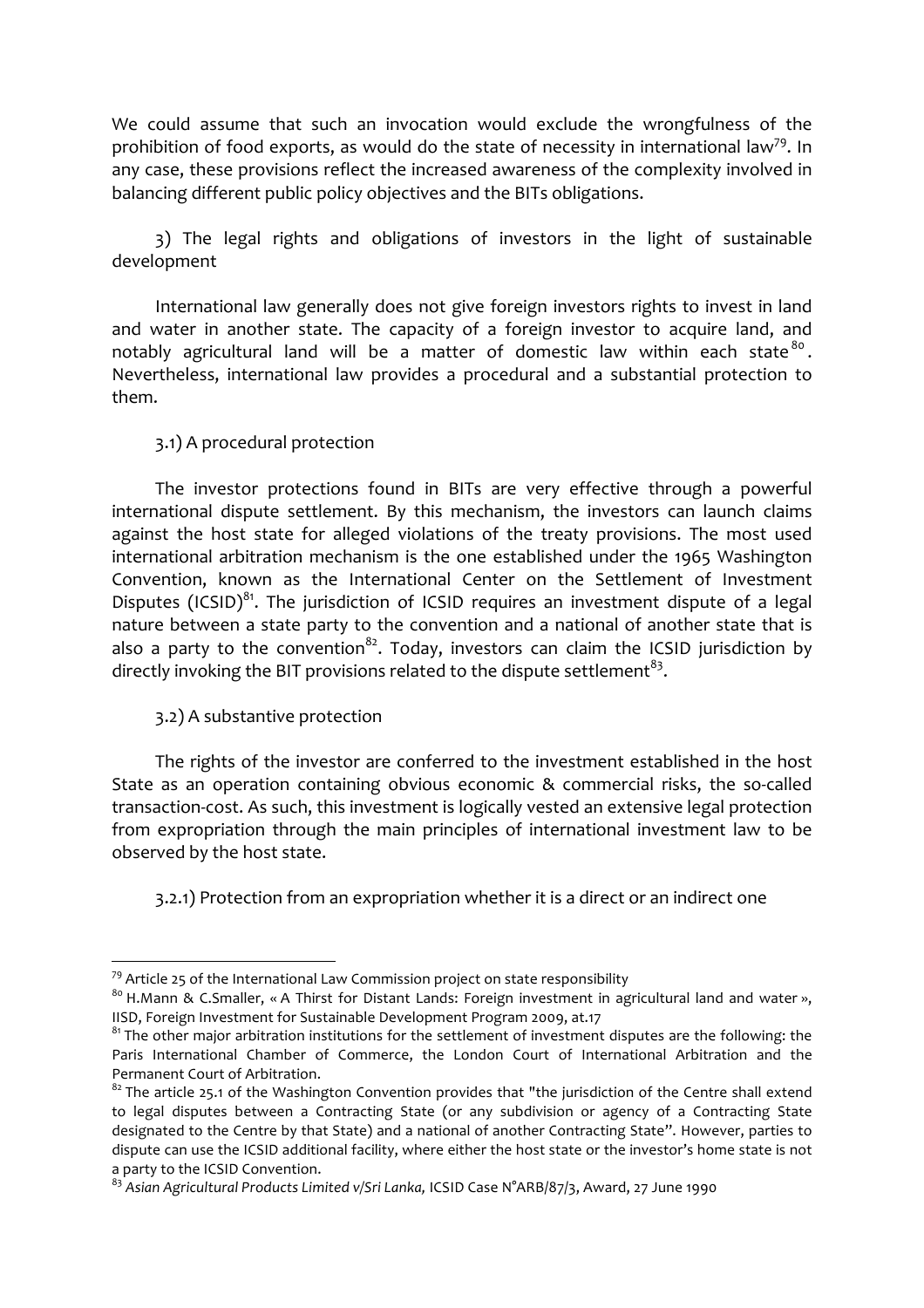As a matter of principle, the property of foreign investors cannot be taken without adequate compensation whether it's made for public purpose or not<sup>84</sup>, confirmed by the positive attitude of states in the world toward foreign investment. BIT provisions require for a prompt, adequate and effective compensation for expropriation<sup>85</sup>. Katia Yannaca-Small indicated the emergence of disputes related to foreign investment regulation or "indirect expropriation" replacing the disputes on direct expropriation which were mainly related to the nationalizations occuring in the 70s and 80s<sup>86</sup>. But the debate moved recently from the application of indirect expropriation to regulatory measures aimed at protecting the environment, health or any public policy issues. Thus, the borderline between indirect expropriation and governmental measures not requiring compensation has not been really set and will depend on the factual circumstances, contributing to uncertainty. Such a situation encouraged some governments to introduce new language into future BIT in order to provide the fact that legitimate regulatory measures will rarely be characterized as indirect expropriation under an investment treaty<sup>87</sup>. For instance, the article of the new Canadian BIT model stipulates that "except in rare circumstances, such as when a measure or series of measures are so severe in the light of their purpose that they cannot be reasonably viewed as having been adopted and applied in good faith, non-discriminatory measures of a Party that are designed and applied to protect legitimate public welfare objectives, such as health, safety and the environment, do not constitute indirect expropriation »<sup>88</sup>.

#### 3.2.2) Protecting the legitimate expectations of the investor

In addition to international investment law principles defined above, the principle of legitimate expectations is to be read in connection with the principle of fair and equitable treatment for an effective protection of the investment. Actually, the investor's legitimate expectations rely on firstly the legal framework, consisting of a set of instruments including the legislation, treaties (bilateral or multilateral), decrees licenses or any contractual undertakings<sup>89</sup>. Secondly, it is based on any undertakings and representations made from the host state, whether they were explicit or implicit, and a reversal of commitments by the host state leading to "legitimate expectations" will be viewed as a breach of the principle of fair and equitable treatment<sup>90</sup>. Having said that, the application of the "legitimate expectations" principle will be depending on the

<sup>88</sup> Annex B.13 (1).c of the Canadian model of BIT

<sup>&</sup>lt;sup>84</sup> C.McLachlan, L.Shore, M.Weiniger, International Investment Arbitration: Substantive (Oxford University Press 2007); A.Newscombe & L.Paradell, Law and Practise of Investment Treaties: Standards of Treatment (BV The Netherlands, Kluwer Law International 2009), A.Reinisch, Expropriation, in The Oxford Handbook of International Law 407-450 (P.Muchlinski, F.Ortino, C.Schreuer eds, (Oxford University Press 2003)

 $85$  These conditions endorsed the Hull formula, stated by the former US Secretary of State in reply to the nationalization of the Mexican oil industry made of US corporations in 1936.

<sup>&</sup>lt;sup>86</sup> K. Yannaca-Small, "Indirect Expropriation and the Right to Regulate: How to Draw the Line?", in Arbitration Under International Investment Agreements: A Guide to the Key Issues, at 445-446 (K.Yannaca-Small eds, Oxford University Press 2003)

<sup>87</sup> L.Peterson, Human Rights & Bilateral Investment Treaties: Mapping the role of human rights law within investor-state arbitration, (Rights & Democracy 2009) at 16

<sup>89</sup> R.Dolzer & C.Schreuer, Principles of International Investment Law, (Oxford University Press, 2008), at 134; W.M.Reisman & M.H.Arsanjani, "The Question of Unilateral Government Statements as Applicable Law in Investment Disputes" (2004) 19 ICSID Review 328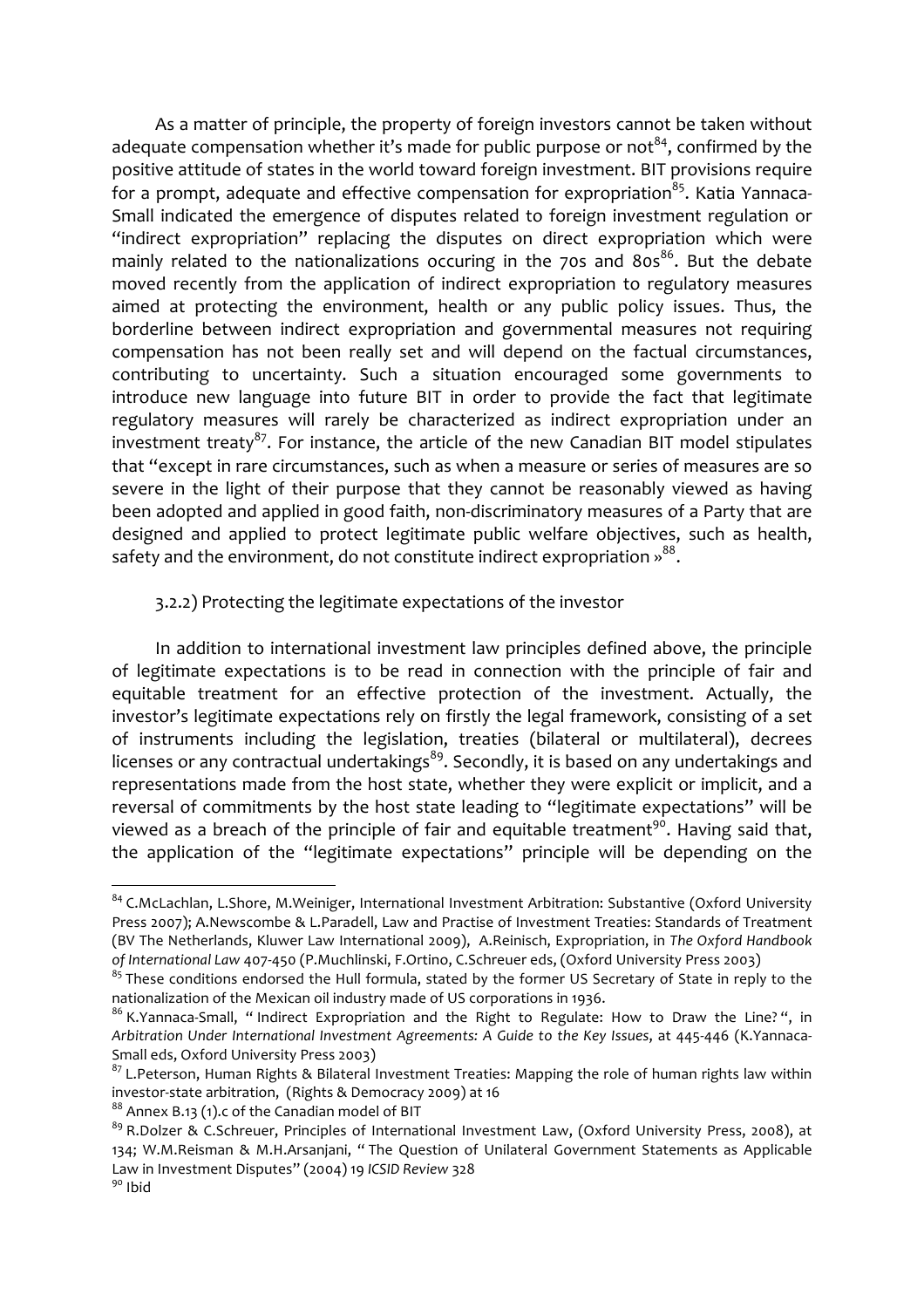expectations fostered by the local laws as they stand at the time of the investment. The international arbitratiuon tribunals delimited more precisely the content of this principle<sup>91</sup>. In Tecmed v/Mexico, the dispute concerned the replacement of an unlimited licence by a licence with a limited duration for the operation of a landfill. Relying on the principle of fair and equitable treatment, the arbitral tribunal held that "the claimant was entitled to expect that the government's actions would be free from any ambiguity that might affect the early assessment made by the foreign investor of its real legal situation or the situation affecting its investment and the actions the investor should take to act accordingly" $92$ . In consequence, the tribunal concluded that the investor's fair expectations were frustrated by the contradiction and uncertainty by authorities<sup>93</sup>. Thus, consistency, stability and transparency are the key elements of the legitimate expectations.

## 3.3) The right to export food commodities

Investment agreements provide investors with the capacity to operate their investment in accordance with their own needs. One illustration of this is the ability for the investor to export what is produced. This broad provision is also consistent with the general approach found in the WTO Agreement on Trade Related Investment Measures, which prohibits measures to constrain exports by foreign investors. This is especially important in the agricultural field, where the right to export all or almost all of the production is presumed to be a part of most land contracts.

## 3.4) Emerging obligations toward the investor

While investment treaties impose some limits on how governments may treat foreign investors or foreign-owned businesses by providing legal standards, they provide much less countervailing obligations to investors. In his 2008 report to the UN Human Rights Council, the UN Special Representative on Business and Human Rights, John Ruggie, complained the situation in which the legal rights of transnational corporations have expanded greatly while the legal framework regulating those same corporations has not expanded in a similar fashion<sup>94</sup>. The underlying philosophy to this practise is based on the presumed superiority of the sovereign and the powers conferred to States in comparison to a private investor such as a David versus Goliath. However, one may wonder if this rule is still applicable where a worldwide corporation negotiates with a weak developing country land deals at a large scale. Are they still on the equal footing? Conversely, some analysts argued that some investor responsibilities are implicit in standard investment protection treaties. For instance, Professor Peter Muchlinski has argued that the "fair and equitable treatment" protection offered by host governments to foreign investors can be read so as to impose jointly certain duties on those same

<sup>&</sup>lt;sup>91</sup> SPP v/Egypt, Award, 30 August 1992, para.82-83; Maffezini v/Spain, Award on the Merits, 13 November 2000, para.83; Occidental v/Ecuador, Award, 1 July 2004; LG&E v/Argentina, Decision on Liability, 3 October 2006, para.131

<sup>92</sup> Tecmed v/Mexico, ICSID Case No. ARB (AF)/00/2, Award, 29 May 2003, para.167

<sup>&</sup>lt;sup>93</sup> In Tecmed v/Mexico, the Mexican authorities were sentenced to pay the amount of USs 5,533,017.12.

<sup>&</sup>lt;sup>94</sup> Report of the SRSG on the issue of human rights and transnational corporations and other business enterprises, (7 April 2008) at par. 12.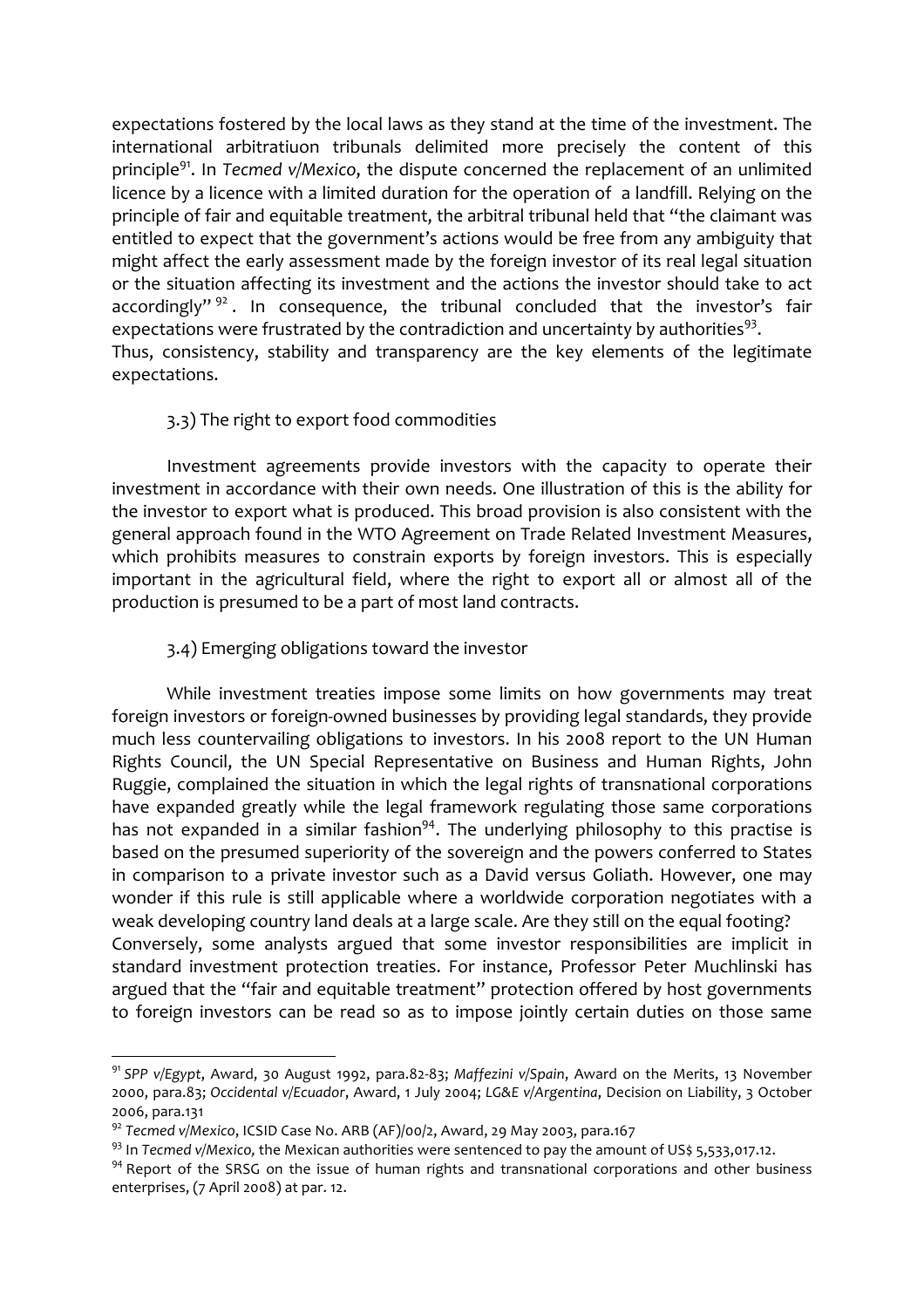investors, including the duty to refrain from unreasonable conduct<sup>95</sup>. In our view, foreign investors should recognize the local consequences of their investments and consider labour, social and environmental standards; stakeholder involvement; and food security concerns – not because they are obliged to do so, but because it minimizes their investment risks<sup>96</sup>. The recent experience showed that more inclusive strategies would have probably offered a solution and would have certainly avoided social unrests as the ones that occurred in Madagascar<sup>97</sup>.

The most recent developments in the field of investment and sustainable development indicate the adoption of new instruments of high relevance for the issue of land deals, as a potential source of inspiration for future land deals' models. The first one is the Model Mining Development Agreement (MMDA), launched in April 2011 by the International Bar Association Mining Law Committee<sup>98</sup>. As a model, it suggests to supersede the oldfashioned « zero-sum game» approach by a new negotiating paradigm for the mutual benefit of the investor, local community and government<sup>99</sup>. To do so, the model agreement provides for a range of options toward negotiators to choose insofar that investor-state contracts must be tailored to the unique circumstances of each negotiation.

The second instrument is the "Principles for responsible contracts: integrating the management of human rights risks into State-investor contract negotiations: guidance for negotiators" and was endorsed by the Human Rights Council on 16 June 2011. The UN "Principles for responsible contracts" represents the second instrument that chose a broader approach to integrate human rights considerations, as a component of any investment contract<sup>100</sup>.

We can consider that both documents provide for contracting models where social and economic development are based on preliminary human rights and social impacts assessments, as well as environmental assessment and management components. Those components should also be included in the land deals and the key element for future successful land deals is the negotiating capacity of many developing countries. As stressed by Howard Mann, this gap is not only in terms of legal capacity, but also finance, environmental and other and will represent a long-term challenge for many governments

 $95$  Peter Muchlinski, "Caveat Investor'? The Relevance of the Conduct of the Investor Under the Fair and Equitable Treatment Standard", 55 International and Comparative Law Quarterly, July 2006, 567-598

 $96$  " From Land Grab to Win-Win Seizing the Opportunities of International Investments in Agriculture ", FAO, June 2009, in Pressures on West African land Reconciling development and investment policies, Recent studies and declarations, Bamako (Mali), (9 December 2009) at 34

 $97$  The government of Madagascar tried to lease 1.3 million hectares of land to South Korean investors, leaded by the Daewoo conglomerate. Ultimately, this ended with the overthrow in 2008 of the former President of Madagascar, Marc Ravalomanana.<br><sup>98</sup> Madel Minipeg - Ravalomant.

Model Mining Development Agreement, 4 April 2011, available at: http://www.mmdaproject.org/presentations/MMDA1\_0\_110404Bookletv3.pdf

 $99$  H.Mann, " Foreign investment contracts and sustainable development: The new foundations begin to emerge ", 4 *Investment treaty news* (July 2011), at.9

<sup>&</sup>lt;sup>100</sup> Report of the Special Representative of the Secretary-General on the issue of human rights and transnational corporations and other business enterprises, John Ruggie: Principles for responsible contracts: integrating the management of human rights risks into State-investor contract negotiations: guidance for negotiators, 25 May 2011, available at: http://www.businesshumanrights.org/media/documents/ruggie/report-principles-for-responsible-contracts-25-may-2011.pdf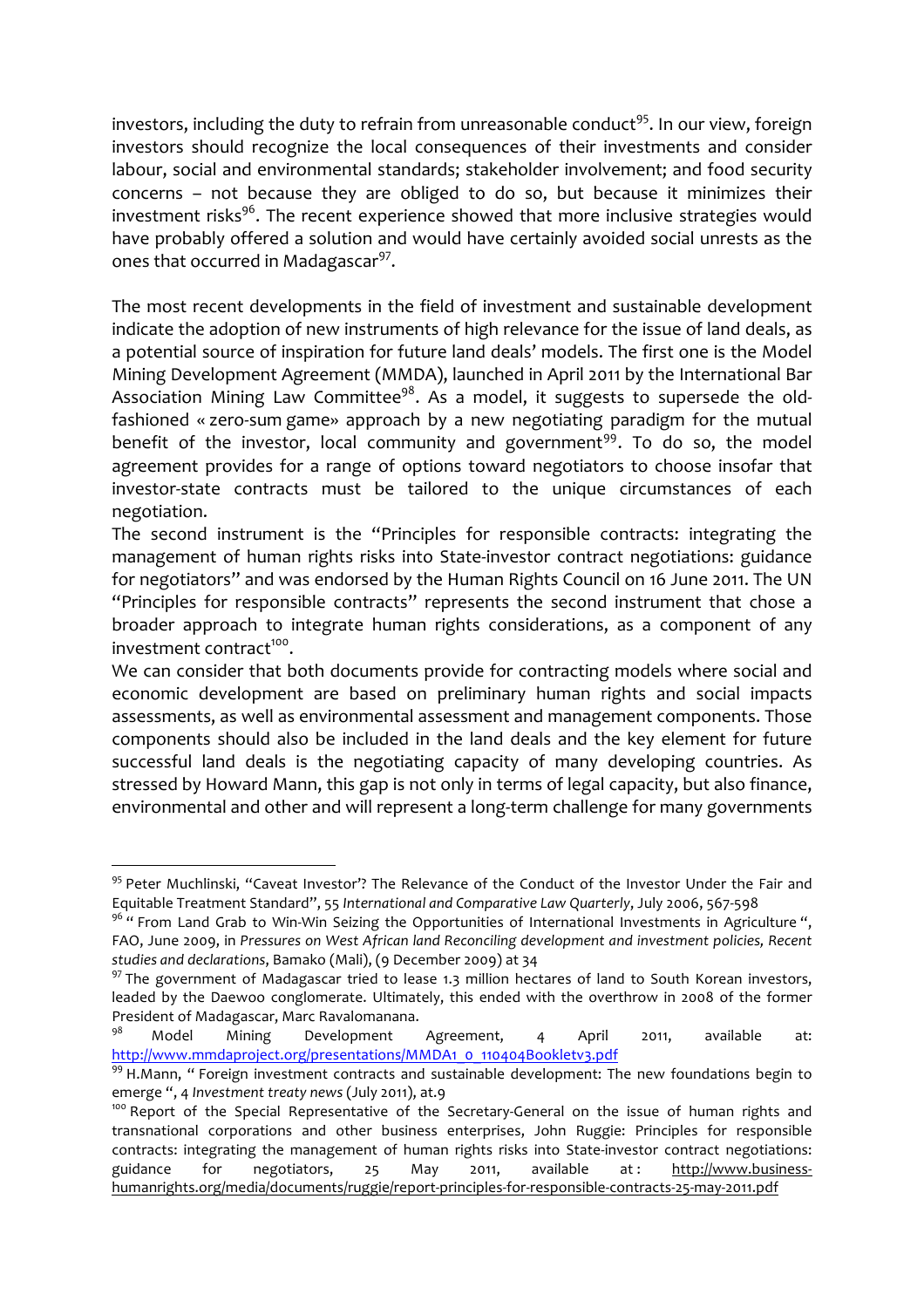and development agencies<sup>101</sup>.

### Conclusion

The land deals in Africa are characterized by few key elements such as the significant boom of the number of land allocations for agriculture purposes (food commodities and bio fuels) as foreign investments, but this phenomenon is to be put in connection with risks such as the impact on food security potential claims arising from land users dispossessed by land deals, and the speculation on agricultural commodities. In this respect, some international organizations are developing potential instruments aiming at creating a framework such as the IFPRI Code of conduct on foreign land acquisition and the FAO Voluntary Guidelines on Responsible Governance of Tenure of Land and Other Natural Resources. The two codes of conduct call for a legitimate and efficient framework for the foreign land acquisitions including the satisfactory involvement of local actors, the clarification of rights and responsibility vis-à-vis community/state and ultimately the improvement of international food market information systems<sup>102</sup>. Other forms of investment such as joint ventures or contract farming and out-grower schemes or investments in key stages of value chains could provide as well security of supply to investors<sup>103</sup>.

In the field of foreign investment, the relationship between states and investors is known as "asymmetric" insofar as it provides treaty obligations toward states and not investors. In the context of land deals, we identified state obligations to two major recipients: the local population and the foreign investors. Each of those recipients enjoys rights enshrined in international legal instruments such as the right to adequate food and housing and the protection of the investors' legitimate expectations. At the same time, investors are facing the emergence of new kind of obligations that would be applicable to them, such as the Model Mining Development Agreement and the UN Principles for responsible contracts are very interesting legal developments in this respect.

Thus, the worship of secrecy, common feature attributed to many land deals and done at the expense of international law instruments protecting human rights, investments and the environment, should be set aside for good.

 $101$  H.Mann, supra note 83, at.9

 $102 \times$  From Land Grab to Win-Win Seizing the Opportunities of International Investments in Agriculture », FAO, June 2009, in Pressures on West African land Reconciling development and investment policies, Recent studies and declarations, Bamako (Mali), (9 December 2009) at 34

 $103$  D.Hallam, Promoting responsible international investment in agriculture, Conference, OECD VIIth Global Forum on International Investment, 7-8th of December, at.6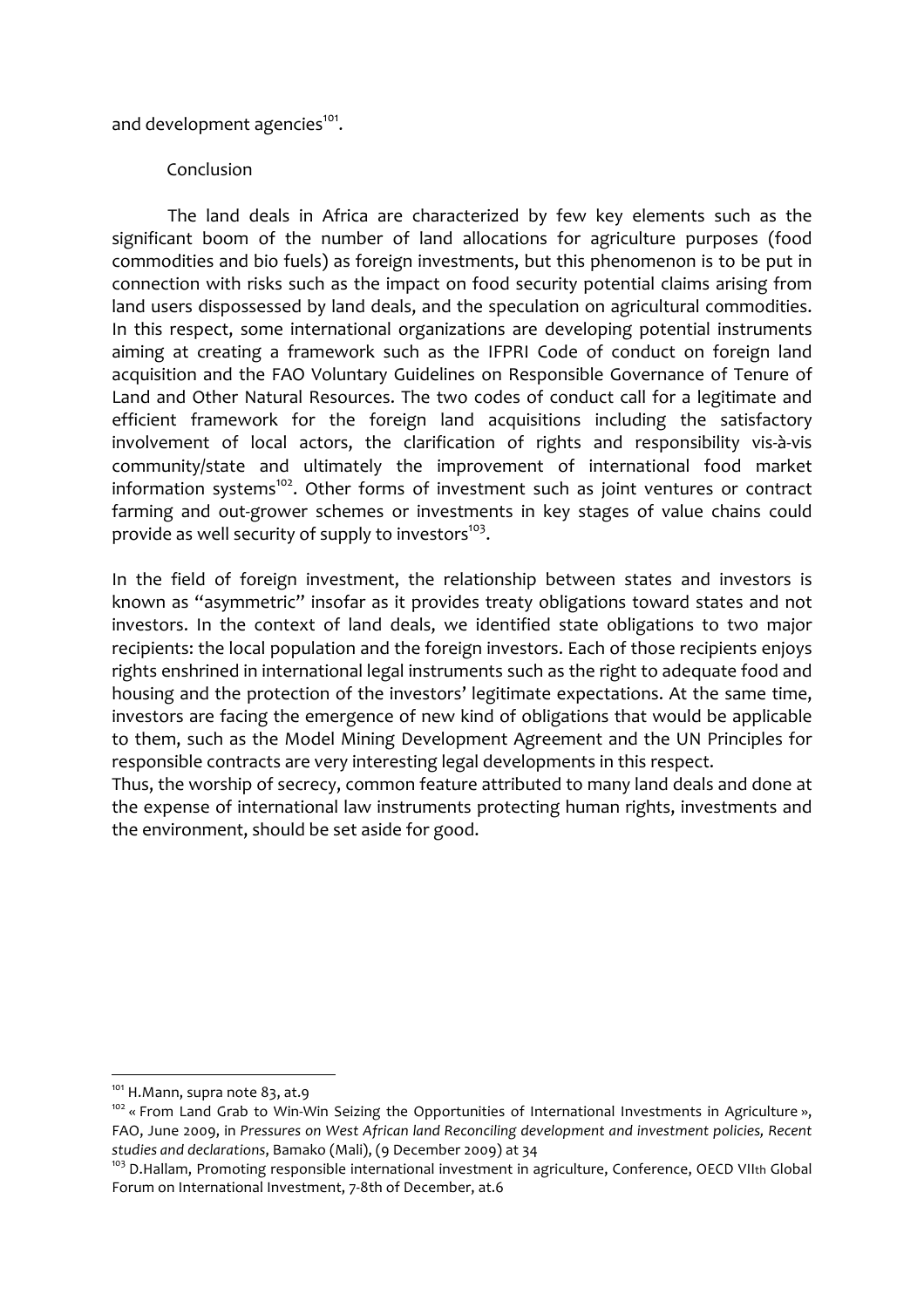#### **BIBLIOGRAPHY**

#### **Books**

R.Dolzer & C.Schreuer, Principles of International Investment Law, (Oxford University Press, 2008)

C.McLachlan, L.Shore, M.Weiniger, International Investment Arbitration: Substantive (Oxford University Press 2007)

A.Newscombe & L.Paradell, Law and Practise of Investment Treaties: Standards of Treatment (BV The Netherlands, Kluwer Law International 2009)

L.Peterson, Human Rights & Bilateral Investment Treaties: Mapping the role of human rights law within investor-state arbitration, (Rights and Democracy 2009)

## **Articles**

E.Aryeetey, "African Land Grabbing: Whose Interests Are Served? ", Brookings, June 25, available 2010.  $\lambda$ http://www.brookings.edu/articles/2010/0625 africa land aryeetey.aspx

G.R.Blumenthal, "Investors' Perspectives on Farmland ", in Land Grab? The Race for the World's Farmland, edited by Michael Kugelman Susan L. Levenstein, Woodrow Wilson International Center for Scholars, 2009

P.Burrod, "Appropriations Foncières: Après l'Affaire Daewoo, que se passe-t-il à Madagascar? ", June 2011, at 4, available in: http://www.ceri-sciences-po.org

L.Cotula, S.Vermeulen, R.Leonard and J.Keeley, "Land grab or development opportunity? Agricultural investment and international land deals in Africa", IIED/FAO/IFAD, London/Rome, (2009), available in: www.ifad.org/pub/land/land grab.pdf

O.de Schutter, "Food Commodities Speculation and Food Price Crises: Regulations to reduce the risks of price volatility ", Briefing note n°2, (September 2010)

S.Hodgson, C.Cullinan and K.Campbell, "Land Ownership and Foreigners - A Comparative Analysis of Regulatory Approaches to the Acquisition and use of Land by Foreigners ", FAO Paper Online, (December 1999)

H.Mann, "Foreign investment contracts and sustainable development: The new foundations begin to emerge ", 4 Investment treaty news (July 2011), at.9

H.Mann & C.Smaller, « A Thirst for Distant Lands: Foreign investment in agricultural land and water », IISD, Foreign Investment for Sustainable Development Program, 2009

Peter Muchlinski, "Caveat Investor"? The Relevance of the Conduct of the Investor Under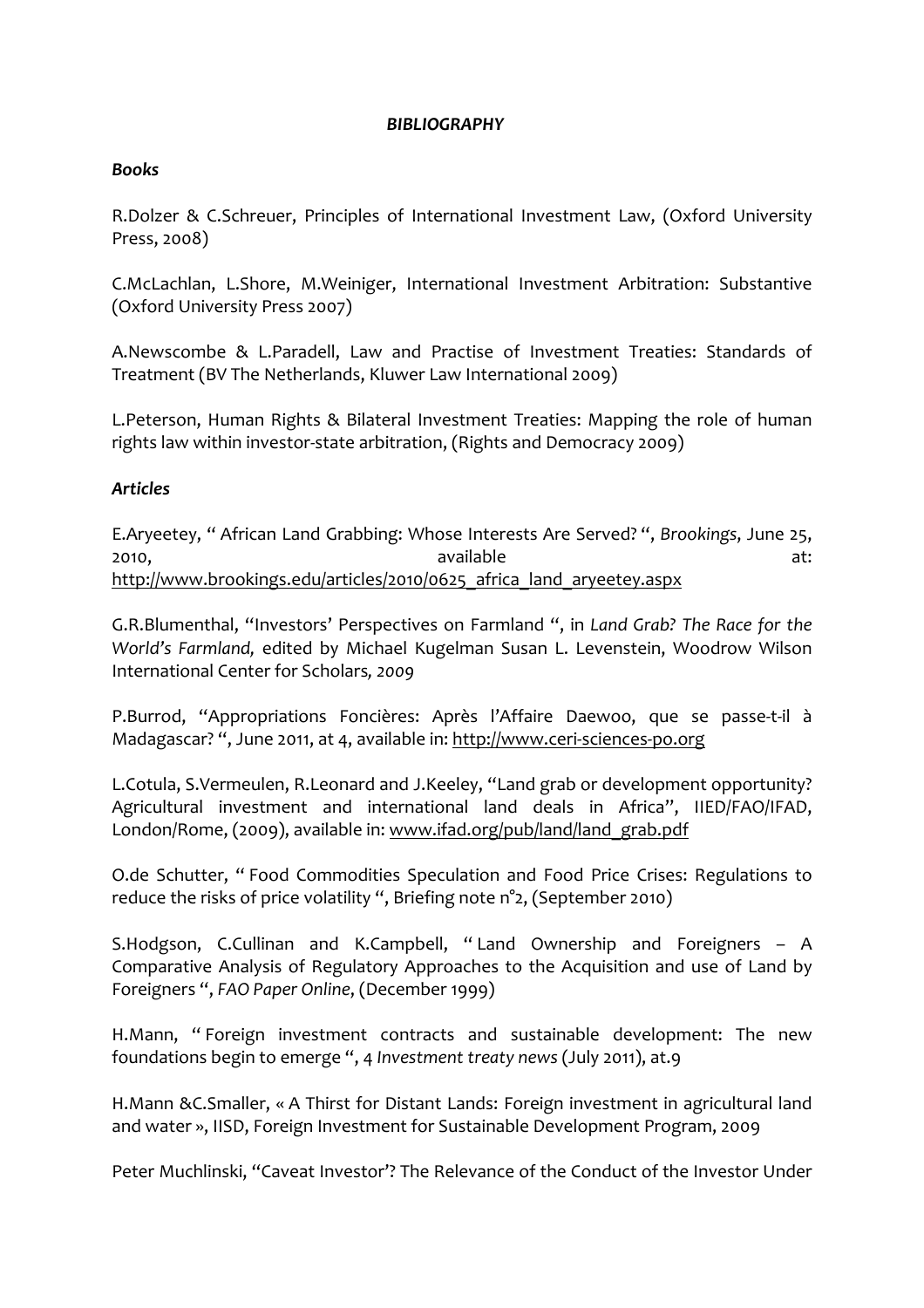the Fair and Equitable Treatment Standard", 55 International and Comparative Law Quarterly, July 2006, 567-598

Riccardo Pavoni, « Mutual Supportiveness as a Principle of Interpretation and Law-Making: A Watershed for the 'WTO-and-Competing-Regimes' Debate? ", The European Journal of International Law Vol. 21 no. 3, at 649-679

A.Reinisch, Expropriation, in The Oxford Handbook of International Law 407-450 (P.Muchlinski, F.Ortino, C.Schreuer eds, Oxford University Press 2003)

W.M.Reisman & M.H.Arsaniani, "The Ouestion of Unilateral Government Statements as Applicable Law in Investment Disputes" (2004) 19 ICSID Review 328

F.Snyder, Toward an International Law for Adequate Food», in Food Security and Food Safety 79-163 (A.Mahiou, F.Snyder eds, Martinus Nijhoff publishers 2006)

J.Von Braun and R.Meinzen-Dick, "Land Grabbing" by Foreign Investors in Developing Countries: Risks and Opportunities", IFPRI Policy Brief 13, (2009) 1-9

K. Yannaca-Small, "Indirect Expropriation and the Right to Regulate: How to Draw the Line? ", in Arbitration Under International Investment Agreements: A Guide to the Key Issues 445-477 (K.Yannaca-Small, Oxford University Press 2003)

## **Reports & Plans of Action**

World Commission on Environment and Development, Our Common Future, A/42/427

R.S.Knight, "Statutory recognition of customary land rights in Africa: An investigation into best practices for law-making and implementation », FAO Legislative Study (2010)

United Nations Conference on Trade and Development (UNCTAD), World Investment Report 2009, Geneva (July 2009)

Report of the Special Representative of the Secretary-General on the issue of human rights and transnational corporations and other business enterprises, John Ruggie: Principles for responsible contracts: integrating the management of human rights risks into State-investor contract negotiations: guidance for negotiators, (25 May 2011), http://www.business-humanrights.org/media/documents/ruggie/reportavailable  $at:$ principles-for-responsible-contracts-25-may-2011.pdf

"Large-scale land acquisitions and leases: A set of minimum principles and measures to address the human rights challenge", Report of the Special Rapporteur on the right to food, Addendum, A/HRC/13/33/Add.2, (28 December 2009)

"'Land grabs' in Africa: can the deals work for development?", IIED Briefing, (September  $2009$ ), at: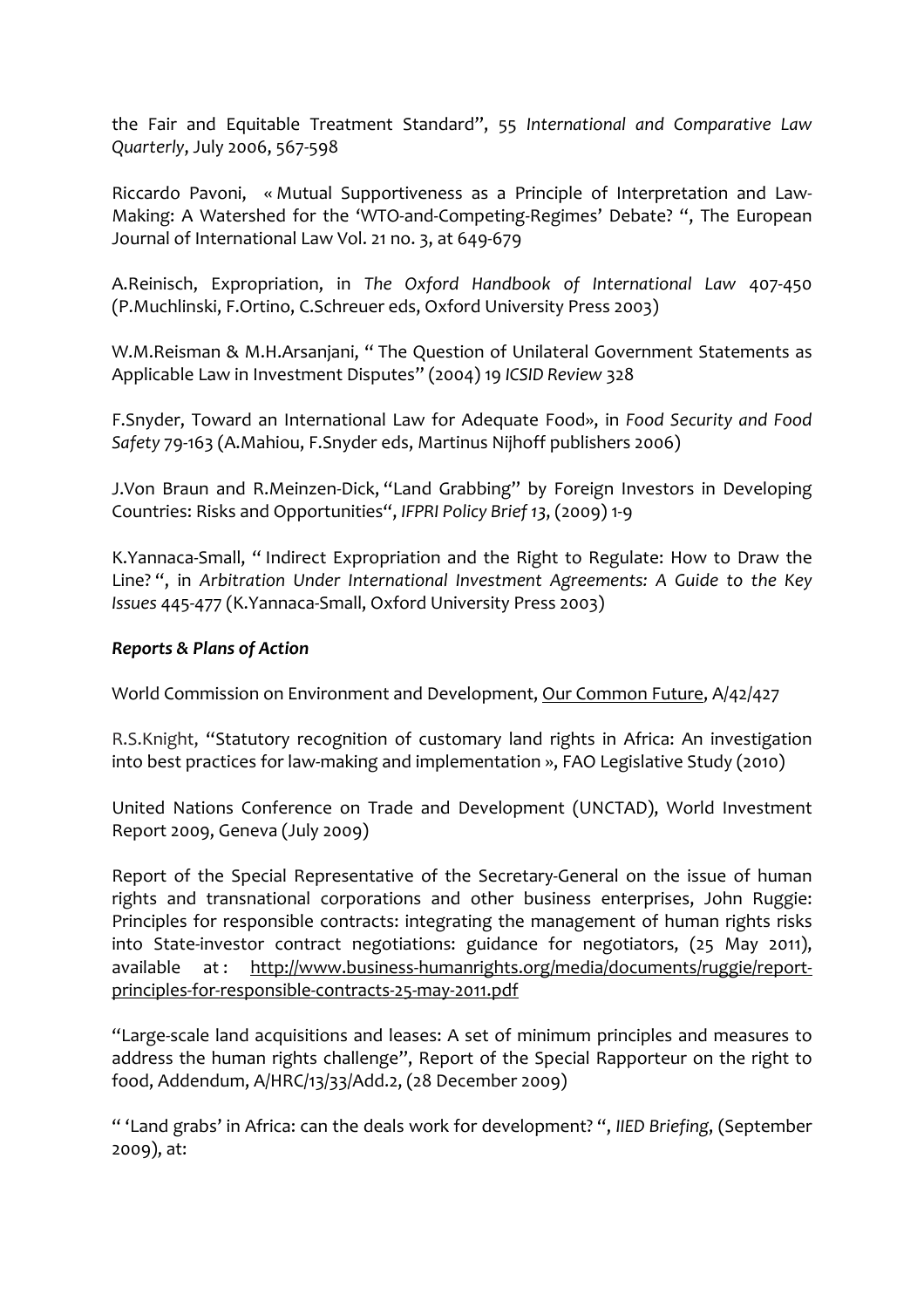United Nations Conference on Trade and Development (UNCTAD), World Investment Report 2009, Geneva (July 2009)

"Food and Water Drive African Land Grab", (29 April 2010), available in: http://thenaturaleye.wordpress.com/2011/01/30/africa-land-grab/

"Land grabbing in Kenya and Mozambique: A report on two research missions and a human rights analysis of land grabbing", (2010), available in: www.rtfnwatch.org/.../Land\_grabbing\_in\_Kenya*\$\$*

International Conference on Global Land Grabbing organized by the Land Deals Politics Initiative (LDPI) in collaboration with the Journal of Peasant Studies and hosted by the Future Agricultures Consortium at the Institute of Development Studies, University of Sussex,  $(April \ 6 - 8 \ 2011)$ , available in: http://www.iss.nl/Menupages/Research-Networks/The-Land-Deal-Politics-Initiative-LDPI/LDPI-news-and-events/Update-from-the-International-Conference-on-Global-Land-Grabbing

"International\$Investment\$ Arrangements:\$ Trends\$ and\$ Emerging\$Issues",\$*UNCTAD\$ Series\$ on\$International\$Investment\$Policies\$for\$Development*,\$(2006)

World Food Summit Plan of Action, World Food Summit, Rome, Italy, (13-17 November 1996), available at: http://www.fao.org/docrep/003/w3613e/w3613e00.htm

"Land grabbing in Kenya and Mozambique: A report on two research missions and a human rights analysis of land grabbing", FIAN International Secretariat, (2010)

M.Farooki, " China's Structural Demand and the Commodity Super Cycle: Implications for Africa ", Paper prepared for Research Workshop China – Africa Development Relations, (February 2009), available at:

" From Land Grab to Win-Win Seizing the Opportunities of International Investments in Agriculture ", FAO, in Pressures on West African land Reconciling development and *investment policies, Recent studies and declarations, Bamako (Mali), (9 December 2009)* 

" Promoting Responsible International Investment in Agriculture " (Government of Japan, World Bank, FAO, IFAD and UNCTAD), Roundtable concurrent with the 64th United\$ Nations\$ General\$ Assembly,\$ in\$ *Pressures\$ on\$ West African\$ land\$ Reconciling\$* development and investment policies, Recent studies and declarations, Bamako (Mali), (9 December 2009)

L.Cotula and R.Leonard, "Alternatives to land acquisitions: Agricultural investment and collaborative business models ", Highlights from an international lesson-sharing workshop (Maputo, 17th-18th March 2010)

« From Land Grab to Win-Win Seizing the Opportunities of International Investments in Agriculture », FAO, in Pressures on West African land Reconciling development and *investment policies, Recent studies and declarations, Bamako (Mali), (9 December 2009)*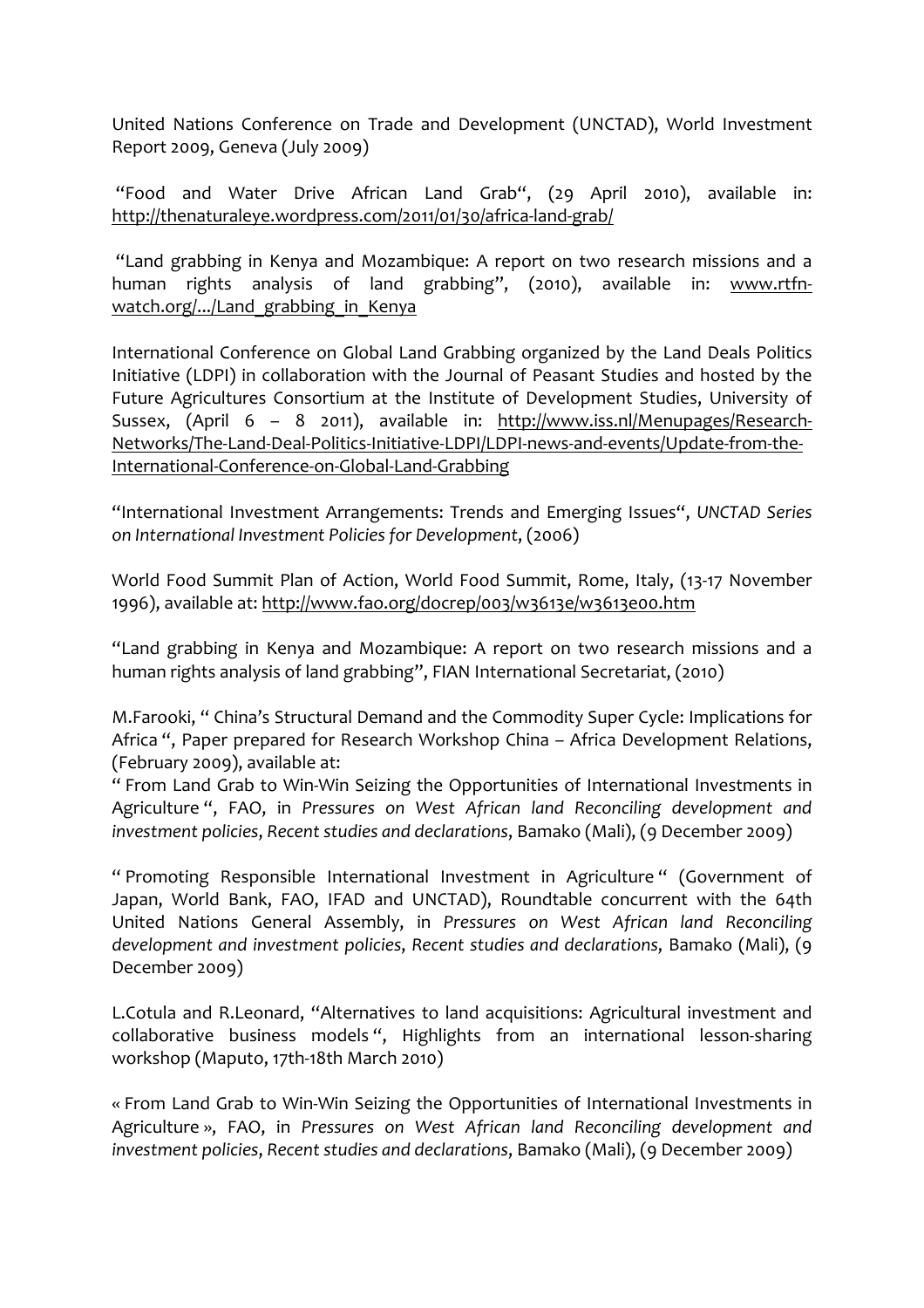Large-scale land acquisitions and leases: A set of minimum principles and measures to address the human rights challenge", Report of the Special Rapporteur on the right to food, Addendum, A/HRC/13/33/Add.2, 28 December 2009

## *News+articles*

"Commodity market speculation played major role in food crisis", South-North Development Monitor, (24 November 2008), available at: http://www.twnside.org.sg/title2/susagri/susagri062.htm

*New Zealand Herald, (14 May 2009)* 

<sup>1</sup> "Cornering foreign fields ", The Economist, (21 May 2009), available at : http://www.economist.com/node/13697274

"Qatar looks to grow food in Kenya", The Guardian, (Tuesday 2 December 2008), at: http://www.guardian.co.uk/environment/2008/dec/02/land-for-food-gatar-kenya

H.Mann, "Foreign investment contracts and sustainable development: The new foundations begin to emerge ", 4 *Investment treaty news* (July 2011)

## *Conventions*

The 2009 Belgium-Madagascar BIT

The 1981 Banjul Charter on Human Rights

The 1965 Washington Convention creating ICSID

#### *Declarations*

United Nations Declaration on the Rights of Indigenous Peoples, 13 September 2007, available at: http://www.un.org/esa/socdev/unpfii/eng/drip.html

#### *Guidelines*

FAO Voluntary Guidelines on Responsible Governance of Tenure of Land and Other Natural Resources, available http://www.fao.org/nr/tenure/voluntary-guidelines/en/

#### *Models+of+International+investment+agreements*

the 2006 French model of BIT

the 2004 Canadian model of BIT

Model Mining Development Agreement, 4 April 2011, available at: